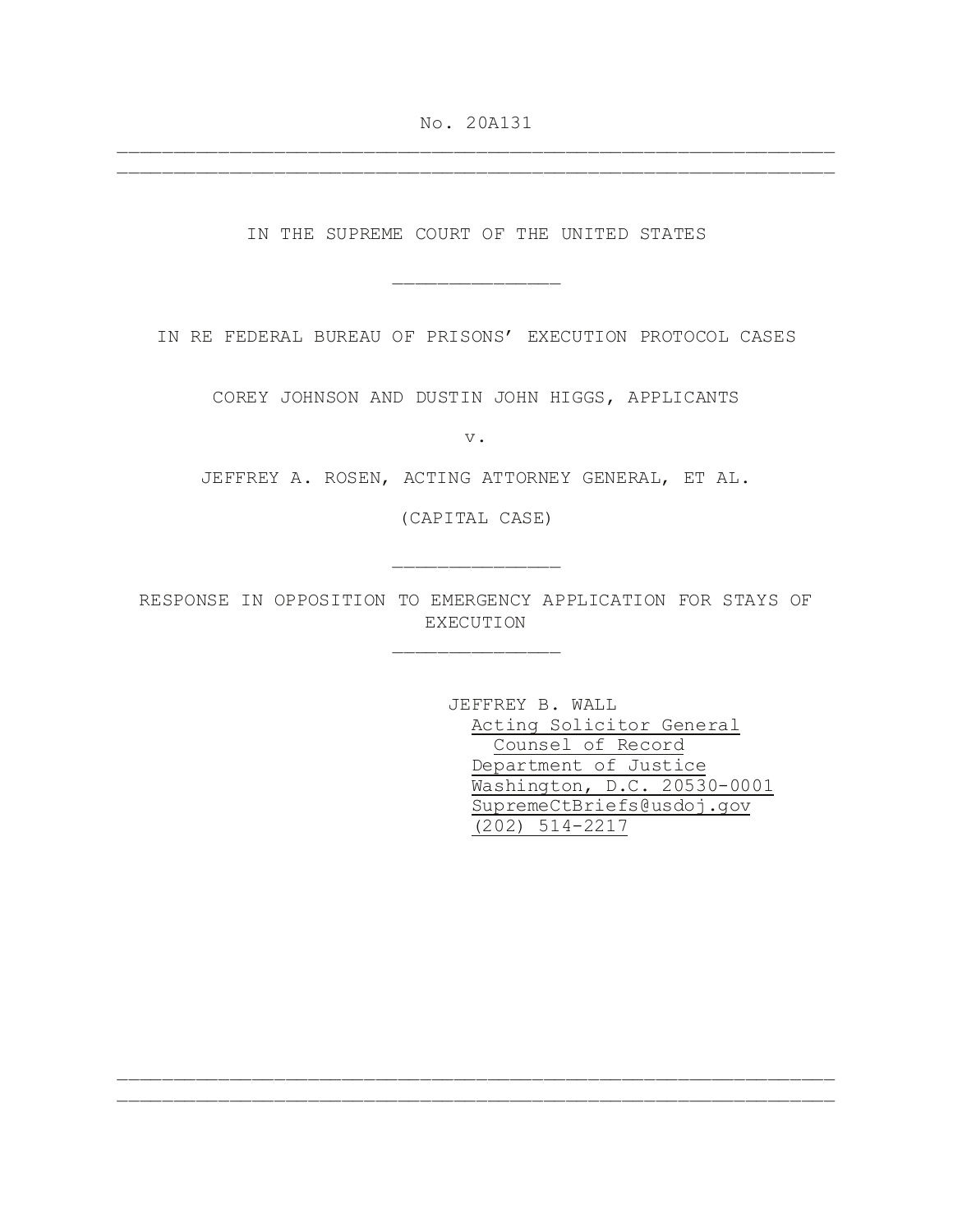IN THE SUPREME COURT OF THE UNITED STATES \_\_\_\_\_\_\_\_\_\_\_\_\_\_\_

No. 20A131

IN RE FEDERAL BUREAU OF PRISONS' EXECUTION PROTOCOL CASES

COREY JOHNSON AND DUSTIN JOHN HIGGS, APPLICANTS

v.

JEFFREY A. ROSEN, ACTING ATTORNEY GENERAL, ET AL.

(CAPITAL CASE)

\_\_\_\_\_\_\_\_\_\_\_\_\_\_\_

# RESPONSE IN OPPOSITION TO EMERGENCY APPLICATION FOR STAYS OF EXECUTION

\_\_\_\_\_\_\_\_\_\_\_\_\_\_\_

The Acting Solicitor General, on behalf of respondents Jeffrey A. Rosen et al., respectfully submits this response in opposition to applicants' emergency application for stays of execution. Applicants contend that the Eighth Amendment prohibits their executions as scheduled today and tomorrow because they contracted COVID-19 about a month ago. Although the district court entered a preliminary injunction on those claims, the court of appeals panel correctly held that the claims do not warrant such relief, and the en banc court denied rehearing without noted dissent. Appl. App. 33, 256. Because applicants cannot satisfy the demanding standard for a stay or injunction pending certiorari, their application should be promptly denied.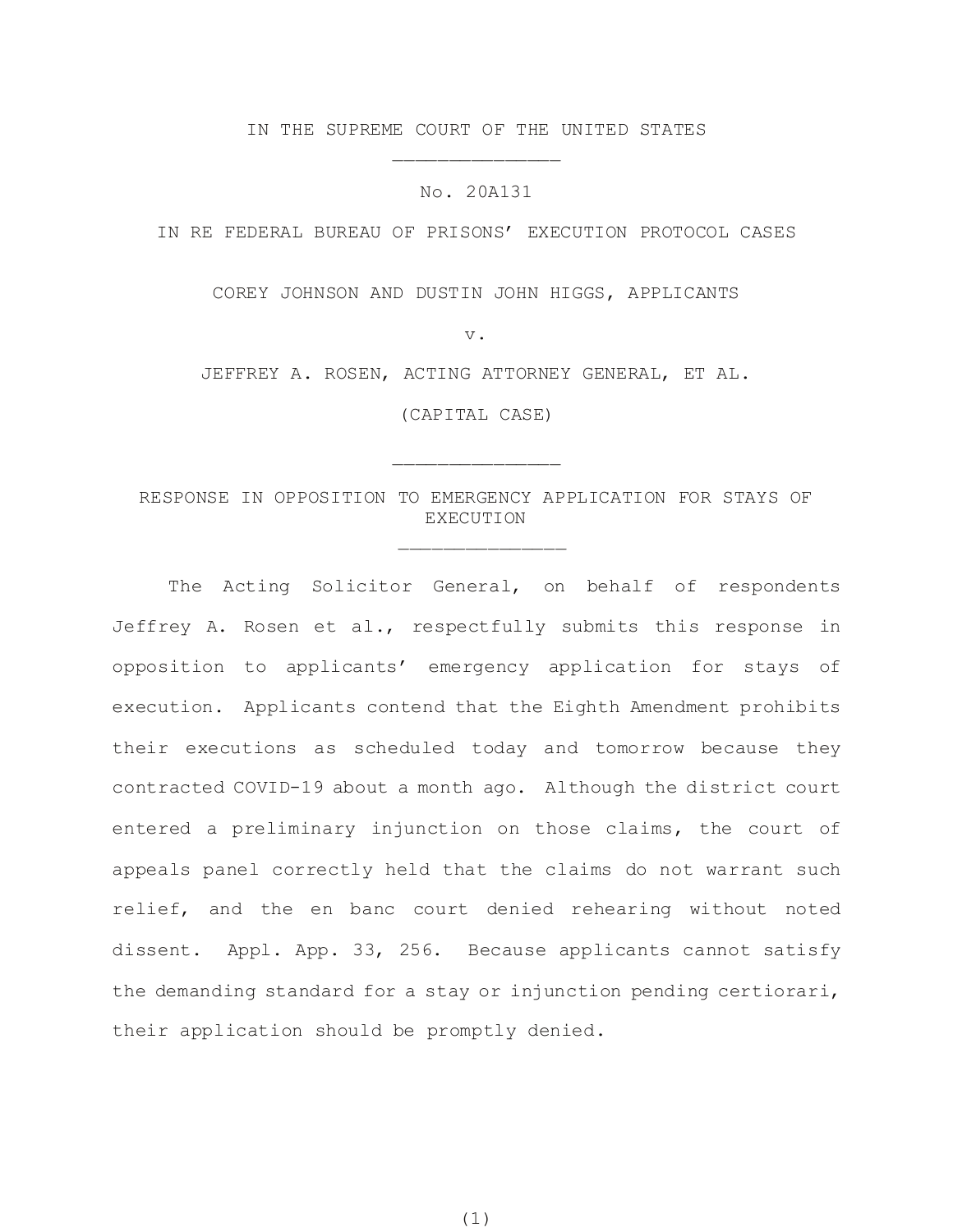Applicants were collectively convicted of 10 murders and received 16 death sentences for federal crimes committed decades ago. Corey Johnson "is a brutal 'serial killer'" who murdered at least seven people "as an enforcer for a large-scale narcotics operation" in 1992. United States v. Johnson, No. 20-15 (4th Cir. Jan. 12, 2021), slip op. at 5 (opinion of Wilkinson, J.). Dustin Higgs in 1996 kidnapped three women after a failed triple date, drove them onto federal land, and handed his gun to a coconspirator who shot them dead -– a crime for which Higgs received nine death sentences. United States v. Higgs, 353 F.3d 281, 295 (4th Cir. 2003). Applicants have exhaustively challenged their convictions and sentences, which have been repeatedly upheld and are not at issue here.<sup>[1](#page-2-0)</sup>

Applicants instead challenge the method of implementing their capital sentences, seeking to enjoin their executions under the federal lethal-injection protocol today and tomorrow as a violation of the Eighth Amendment. Six months ago, this Court summarily vacated a preliminary injunction in an Eighth Amendment challenge to the same lethal-injection protocol, see Barr v. Lee,

ī

<span id="page-2-0"></span> $1$  In a separate petition pending before this Court, No. 20-927, the government seeks emergency relief from a district court decision refusing to designate an alternate State to govern the manner of implementing Higgs's sentence under the Federal Death Penalty Act, 18 U.S.C. 3596(a), in light of Maryland's repeal of its state death-penalty laws after Higgs's federal sentencing. The government will not proceed with Higgs's execution as scheduled unless the Court grants relief on that petition.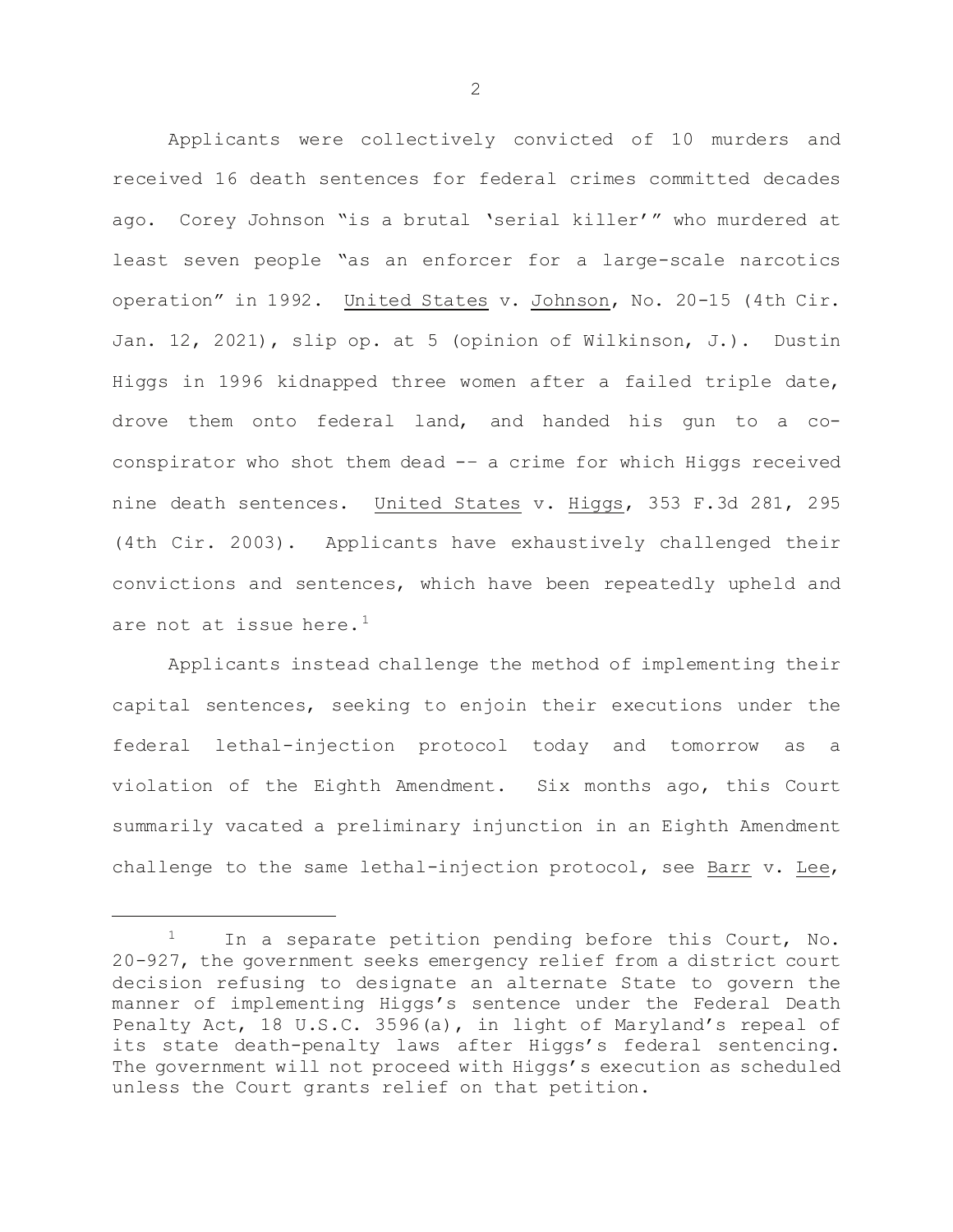140 S. Ct. 2590 (2020), and applicants acknowledge that their claims here differ only to the extent that their COVID-19 diagnosis in mid-December is relevant to the Eighth Amendment analysis.

The district court -- which has issued six injunctions of federal executions under the protocol, all of which were later vacated by the court of appeals or this Court –- enjoined applicants' executions on Tuesday. Last night, however, the court of appeals vacated that injunction, Appl. App. 33, with two judges explaining in a concurring opinion that the district court had committed the same error it committed in Lee by imposing lastminute injunctive relief based on "competing expert testimony on close questions of scientific fact," id. at 36 (Katsas, J.). Specifically, the opinion explained that applicants had failed to make the required showing on multiple aspects of their as-applied Eighth Amendment claims, including their assertions that COVID-19 had damaged their lungs; that such lung damage would speed the onset of a potentially painful condition called pulmonary edema; and that applicants would suffer pain from pulmonary edema before being rendered insensate by the lethal injection of pentobarbital. Id. at 36-39. Under this Court's decision in Lee, the panel majority concluded, applicants were not entitled to injunctive relief. Id. at 33. Judge Pillard dissented. See id. at 40-47.

Applicants this morning filed a petition for rehearing en banc. The court of appeals denied the petition without noted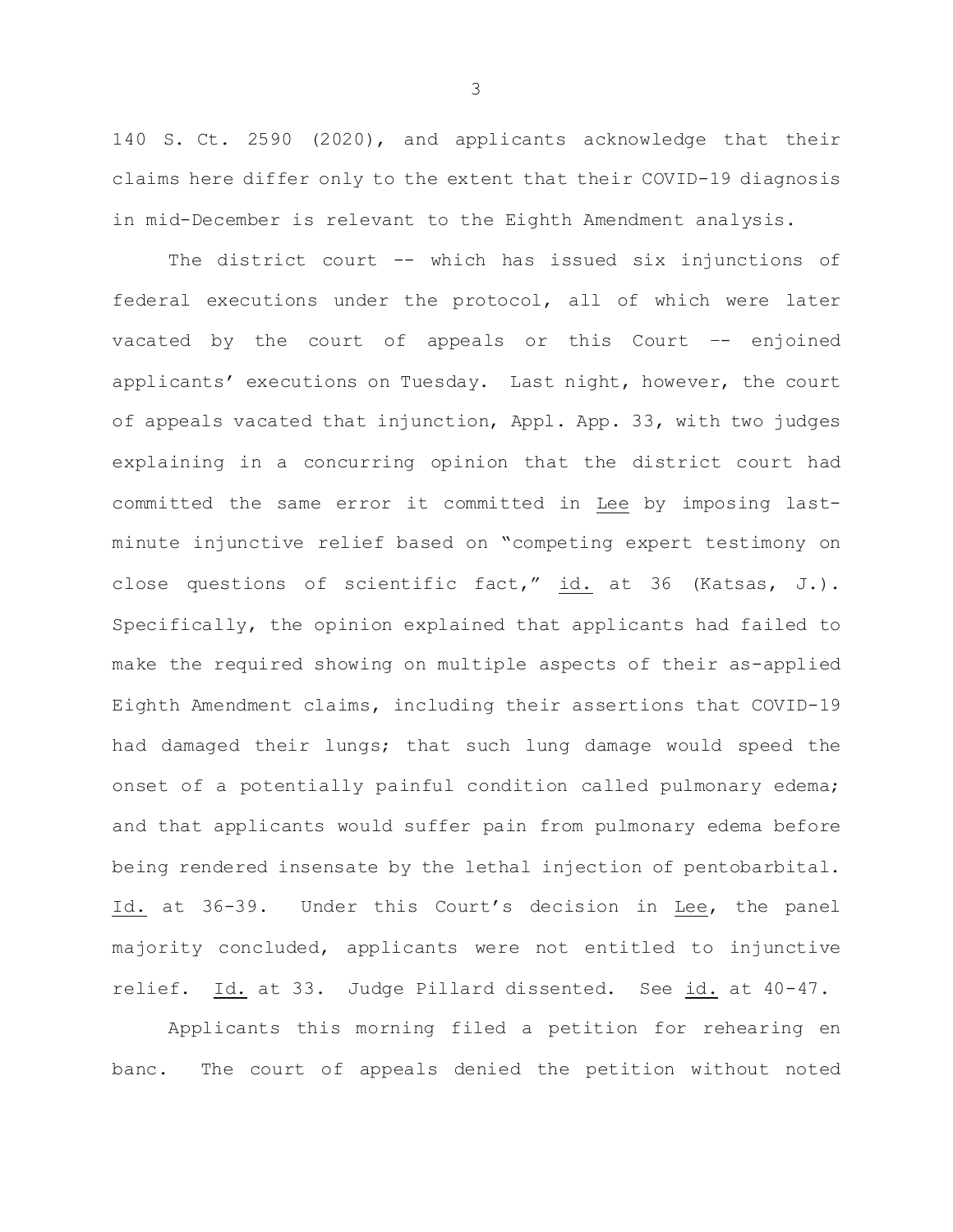dissent and issued its mandate. Appl. App. 256. The court then denied applicants' motion for a stay pending disposition of a certiorari petition. C.A. Order, No. 21-5004 (Jan. 14, 2021).

The court of appeals' denial of relief was correct, and applicants cannot meet the high standard for a stay from this Court. Their application should be promptly denied.

### STATEMENT

1. The "Constitution allows capital punishment." Bucklew v. Precythe, 139 S. Ct. 1112, 1122 (2019). It "necessarily follows that there must be a" lawful "means of carrying" out executions. Baze v. Rees, 553 U.S. 35, 47 (2008) (plurality opinion).

In the Nation's early years, hanging was the "standard method of execution" for both States and the federal government. Glossip v. Gross, 576 U.S. 863, 867 (2015). Over time, States replaced hanging with new methods of execution such as electrocution and lethal gas, each of which was considered "more humane" than its predecessors. Baze, 553 U.S. at 62 (plurality opinion). Progress "toward more humane methods of execution" eventually culminated in a "consensus on lethal injection," which is now authorized by every State and the federal government. Ibid.; see id. at 40-41.

Initially, most States and the federal government conducted lethal injections using a combination of three drugs. Baze, 553 U.S. at 42-44, 53 (plurality opinion). This Court upheld use of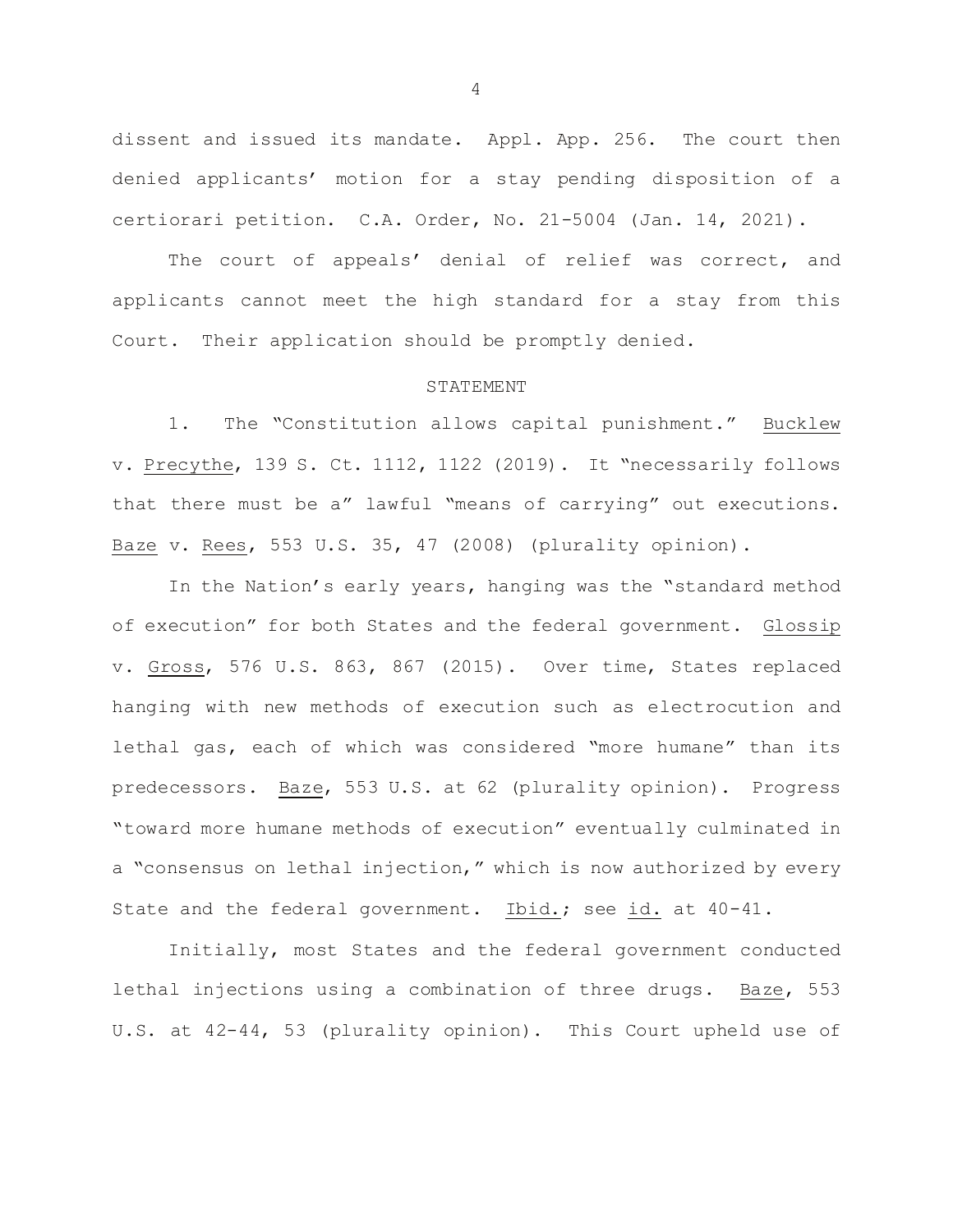that three-drug protocol against an Eighth Amendment challenge in Baze. See id. at 41.

Over time, some States chose to conduct executions using the single drug pentobarbital, a sedative that "can reliably induce and maintain a comalike state that renders a person insensate to pain." Glossip, 576 U.S. at 870-871 (citation omitted). Those States have since used that protocol to carry out more than 100 executions, and this Court and multiple courts of appeals have upheld pentobarbital's use against Eighth Amendment challenges, including "as applied to a prisoner with a unique medical condition that could only have increased any baseline risk of pain associated with pentobarbital as a general matter." Barr v. Lee, 140 S. Ct 2590, 2591 (2020) (citing Bucklew, 139 S. Ct. at 1124).

2. Following a period during which the federal government did not have an active lethal-injection protocol, BOP in July 2019 issued a revised protocol adopting a single-drug pentobarbital protocol of the kind used by many States. Administrative Record (A.R.) 868-875. After careful study, BOP determined that such a protocol is "the most suitable method based on its widespread use by the states and its acceptance by many courts." A.R. 871. BOP also consulted two medical experts, including one credited by this Court in evaluating a challenge to a single-drug pentobarbital protocol in Bucklew. A.R. 872. Both concluded that a single-drug pentobarbital protocol "would produce a humane death." A.R. 3.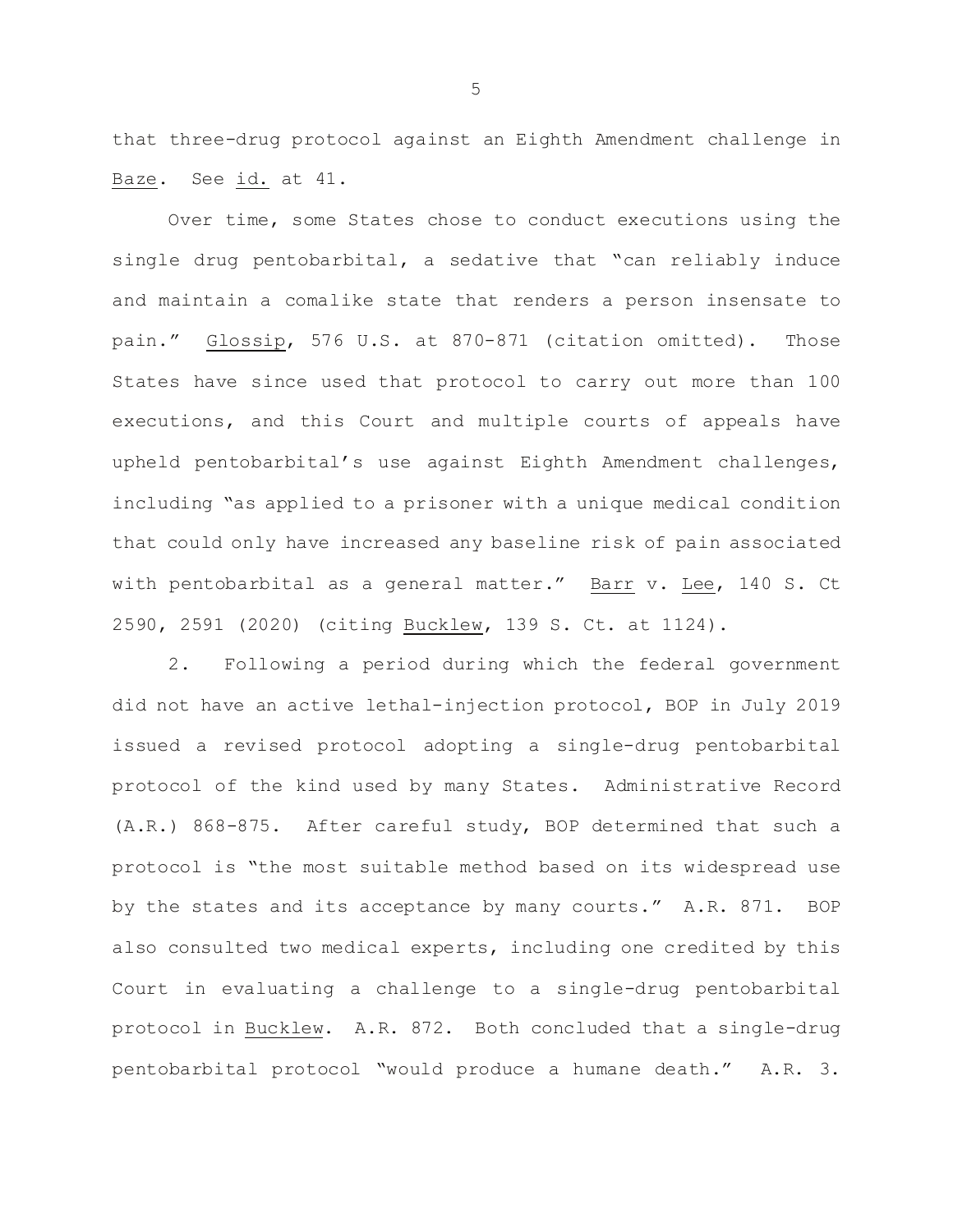Specifically, they explained that an inmate receiving the proposed injection of pentobarbital "will lose consciousness within 10-30 seconds," and "be unaware of any pain or suffering" before death occurs "within minutes." A.R. 525; accord Bucklew, 139 S. Ct. at 1132 (crediting expert testimony that pentobarbital would render an inmate "fully unconscious and incapable of experiencing pain within 20 to 30 seconds").

After adopting the amended protocol, BOP scheduled execution dates in December 2019 and January 2020 for five federal deathrow inmates. Following a delay after an injunction imposed by the district court that was subsequently vacated by the D.C. Circuit, see In re Fed. Bureau of Prisons' Execution Protocol Cases, 955 F.3d 106, cert. denied, 141 S. Ct. 180 (2020), the government rescheduled executions for July 2020.

On the morning of the first rescheduled execution, the district court issued a second preliminary injunction, this time on Eighth Amendment grounds. Lee, 140 S. Ct. at 2591. Specifically, the court relied on expert evidence purportedly establishing a "virtual medical certainty" that pentobarbital would cause an inmate "excruciating suffering" from pulmonary edema while the inmate was still sensate. D. Ct. Doc. 135, at 11 (citation omitted). This Court summarily vacated the injunction hours later. Lee, 140 S. Ct. at 2590. The Court explained that pentobarbital "has become a mainstay of state executions"; that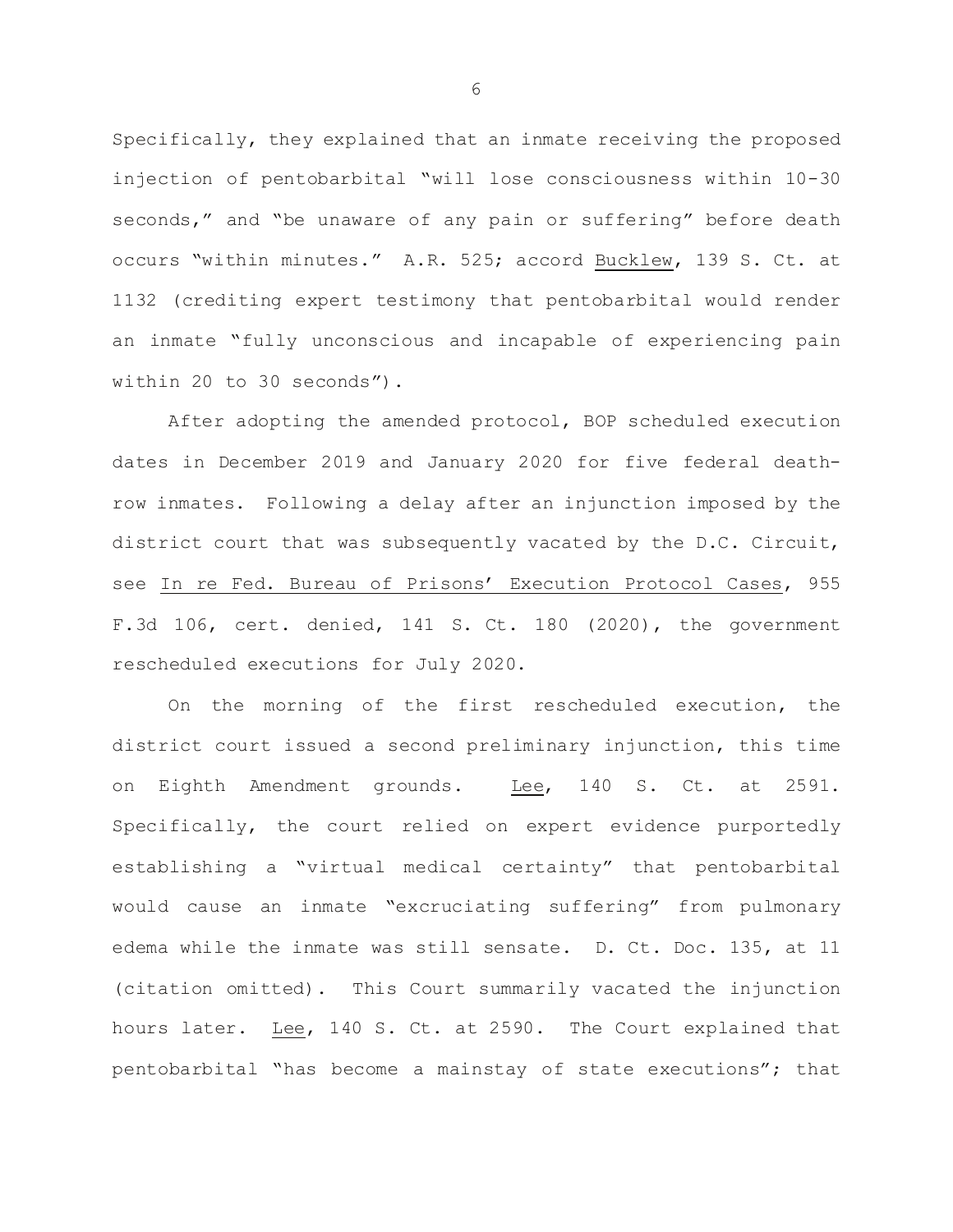courts, including this Court in considering an as-applied challenge by an inmate with a specialized health condition in Bucklew, have rejected Eighth Amendment challenges to pentobarbital protocols; and that prisoners themselves have invoked pentobarbital "as a less painful and risky alternative to" other methods. Ibid. The Court also emphasized that the government had "produced competing expert testimony of its own, indicating that any pulmonary edema occurs only after the prisoner has died or been rendered fully insensate." Ibid. The Court concluded that the inmates "ha[d] not established that they are likely to succeed on the merits of their Eighth Amendment claim," which faces "an exceedingly high bar," and that the district court's "last-minute" injunction should be vacated so that the executions "could proceed as planned." Id. at 2591-2592.

BOP carried out the planned execution shortly thereafter. Over the succeeding six months, BOP has carried out 10 more executions under the lethal-injection protocol, in several cases after additional stays or injunctions by the district court or the court of appeals were vacated by this Court. See, e.g., Rosen v. Montgomery, No. 20A122 (Jan. 12, 2021); Barr v. Hall, No. 20A102 (Nov. 19, 2020); Barr v. Purkey, 141 S. Ct. 196 (2020).

3. On November 20, 2020, BOP scheduled applicants' executions for January 14 and 15, 2021, respectively. On December 16, 2020, applicants tested positive for COVID-19. D. Ct. Doc.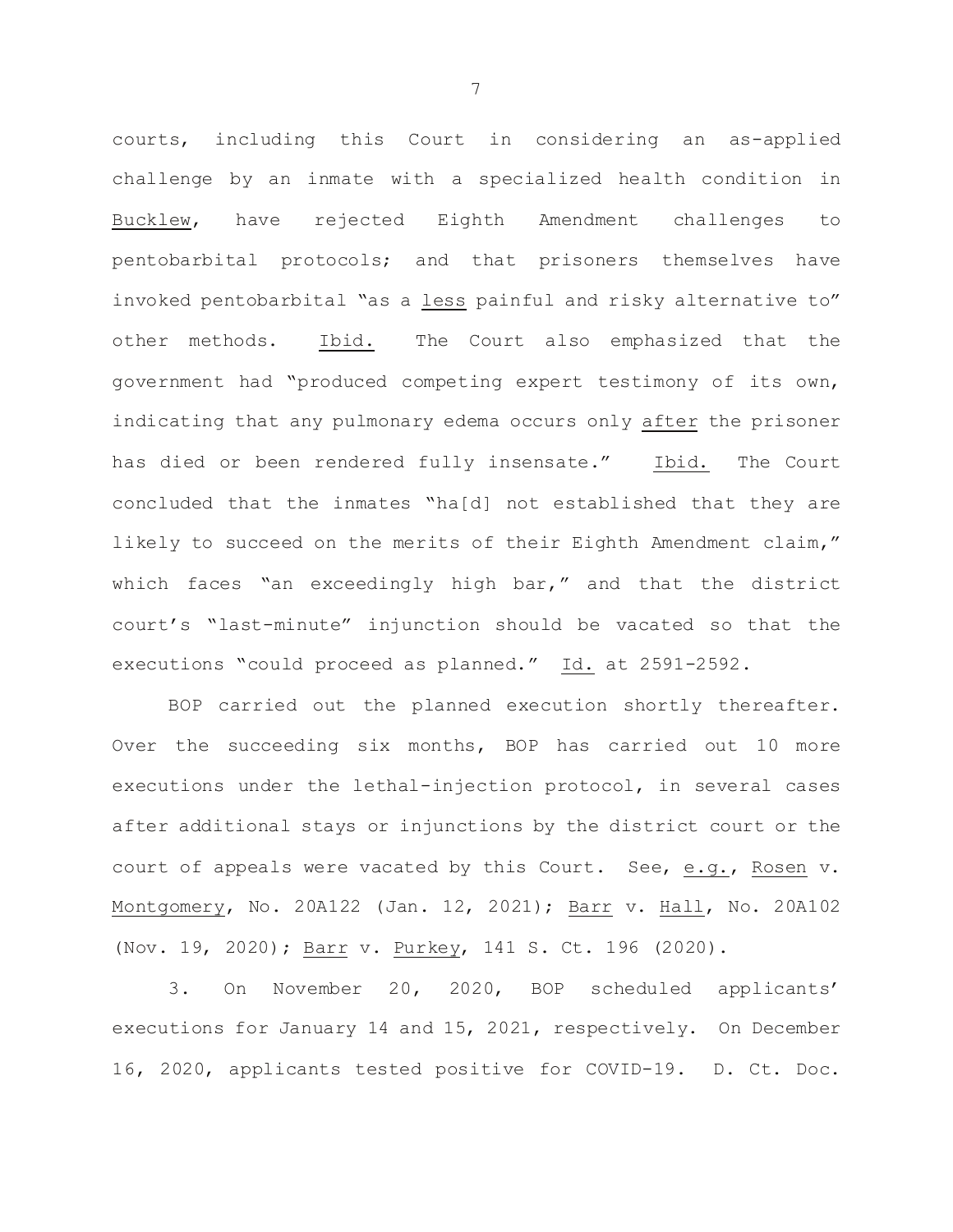380-4, at 16, 121 (BOP medical records). Both experienced mild symptoms. Higgs complained of a stuffy nose, intermittent headache, cough, sore throat, and occasional shortness of breath, although his temperature and oxygen saturation were normal. Id. at 57-75. Johnson's temperature and oxygen saturation were also within normal ranges, and he complained only of an intermittent headache and cough. Id. at 132-149. After ten days, both were "medically clear[ed] from isolation." Id. at 17, 122.

Higgs subsequently told his provider that he "was short of breath sometimes" but "fine." D. Ct. Doc. 380-4, at 13. As a precaution, Higgs underwent a chest x-ray on December 30; the radiology report indicated "clear lungs" with only a "right apical reticular nodular density" that was "unchanged" compared to a 2018 x-ray. Id. at 107. Johnson's medical records indicate that he has not reported any body aches or fatigue, and instead has reported a cough and intermittent sore throat. See id. at 118- 162; D. Ct. Doc. 389, at 74-77; D. Ct. Doc. 388-2. No further testing was medically indicated for those symptoms.

4. Notwithstanding their mild and improving symptoms, applicants sought preliminary injunctions on as-applied Eighth Amendment claims, contending that the lethal-injection protocol at issue in Lee and all other federal executions since July cannot be used to execute them on the scheduled dates in light of their COVID-19 diagnoses. See Appl. App. 4-5. Applicants based their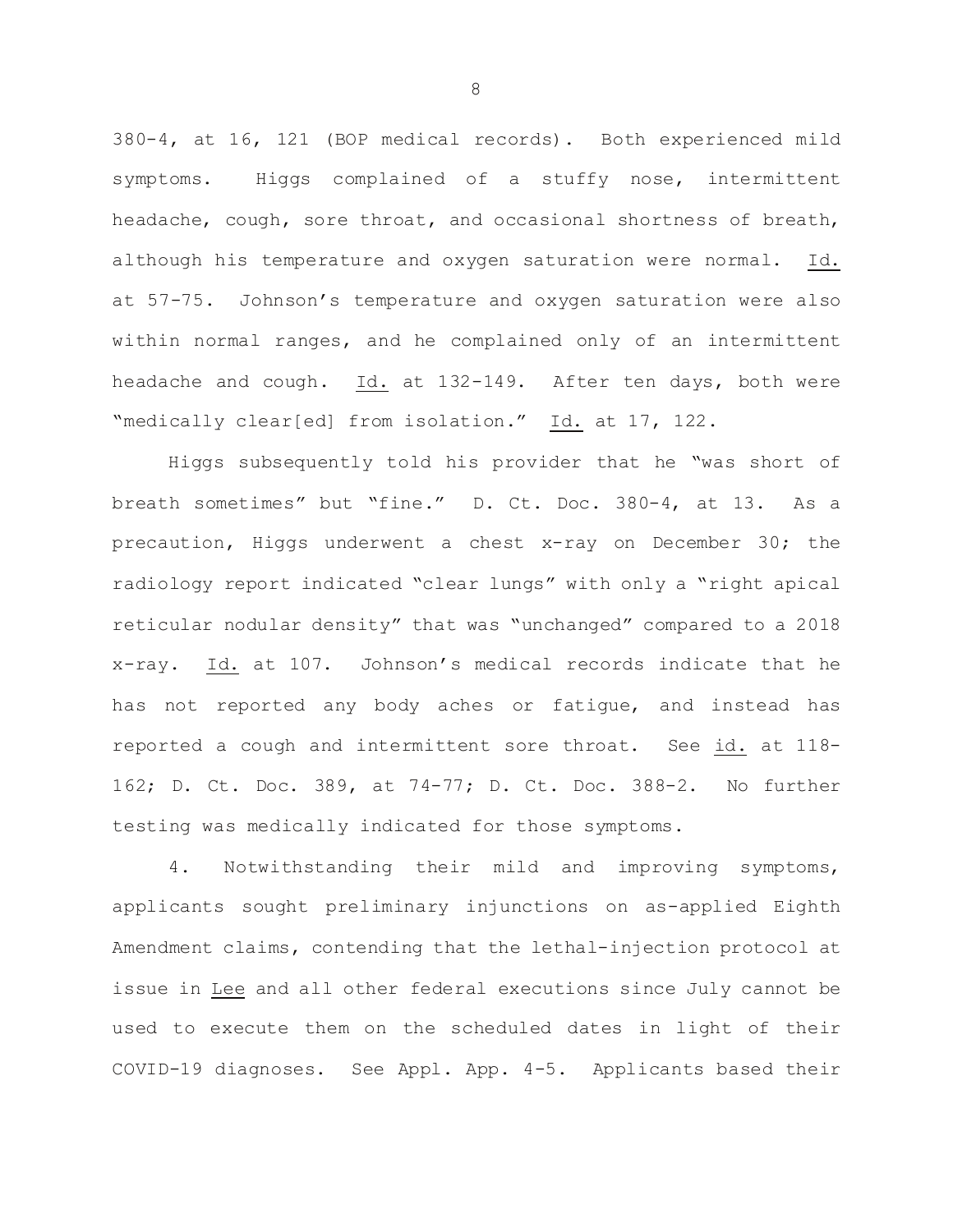alleged constitutional violation on a chain of premises: (1) COVID-19 damaged their lungs, (2) their damaged lungs would make them susceptible to a faster onset of pulmonary edema after injection with pentobarbital, (3) they would feel pain from pulmonary edema before the pentobarbital rendered them insensate, and (4) that pain would be so much more significant for them than for other inmates not previously infected by COVID-19 that the government would have to choose an alternative method of execution, and (5) permissible alternatives include being shot to death by a firing squad or executed using pentobarbital and another drug that relieves pain. See, e.g., id. at 8-17, 21-26.[2](#page-9-0)

Despite receiving sharply contrasting expert testimony on virtually every major point, the district court enjoined both executions on Tuesday, just over 48 hours before Johnson's was scheduled to occur. Appl. App. 1-32. The court concluded that applicants were likely to succeed on their as-applied challenges because "they have demonstrated that as a result of their COVID-19 infection, they have suffered significant lung damage such that they will experience the effects of flash pulmonary edema one to two seconds after injection and before the pentobarbital has the opportunity to reach the brain" -- a result that "could be avoided

ī

<span id="page-9-0"></span><sup>2</sup> Higgs also made claims based on his asserted heart conditions, but the district court did not rely on them and Higgs has not since pressed them. See Appl. App. 19.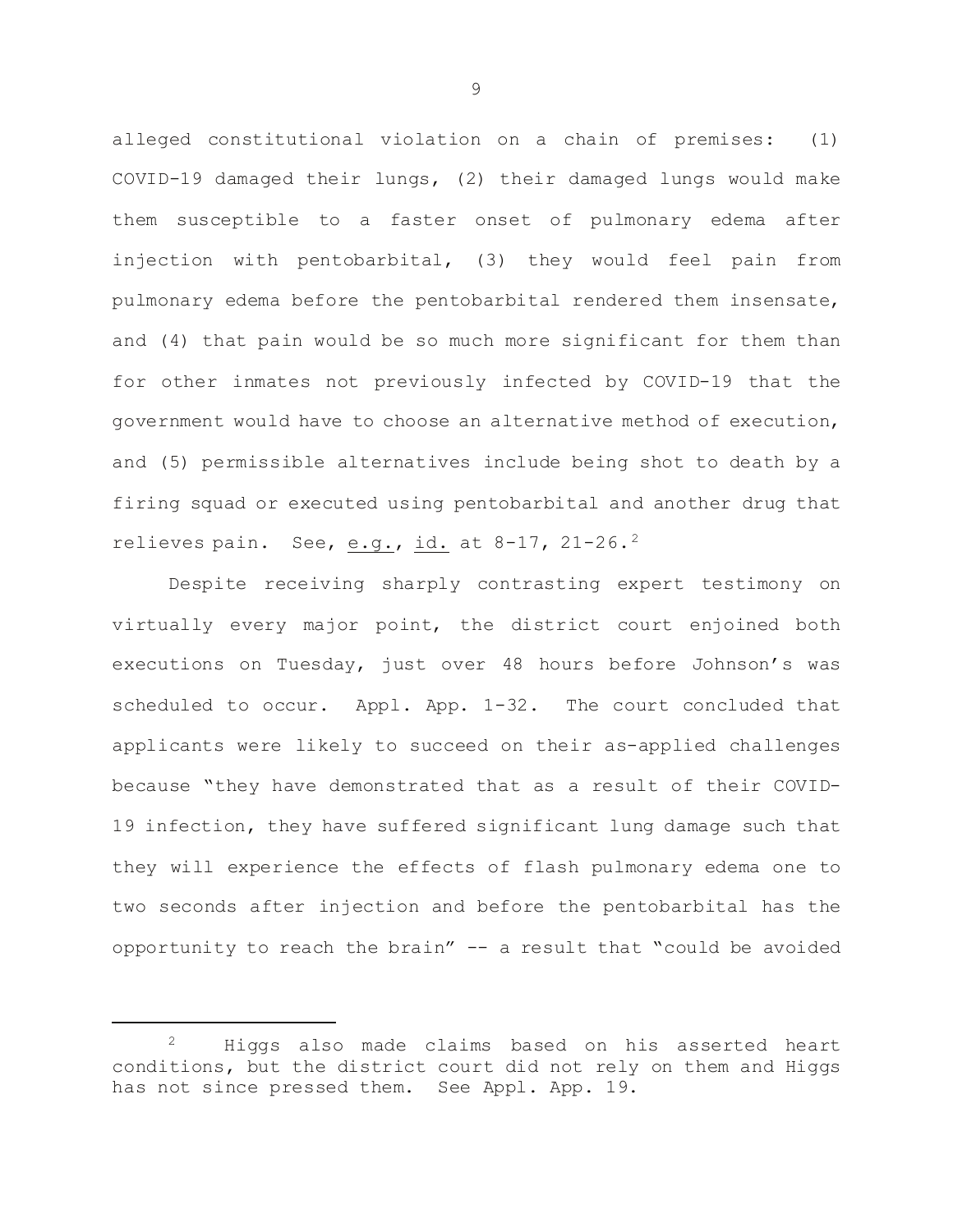were" the government to "administer[] a pre-dose analgesic or carry[] out the execution by firing squad." Id. at 3.

5. The government immediately appealed and moved to stay or vacate the injunction in the court of appeals. Last night, a panel of the court of appeals vacated the injunction. Appl. App. 33. As Judge Katsas explained in detail in an accompanying opinion joined by Judge Walker, the district court improperly based its injunction on "competing expert testimony on close questions of scientific fact." Id. at 36. Specifically, Judge Katsas explained that every key step in the series of inferences underlying applicants' as-applied Eighth Amendment claim -- that COVID damaged their lungs, that such lung damage would cause pulmonary edema to occur more quickly, and that applicants would suffer pain from that edema before being rendered insensate -- was subject to at best "genuinely disputed testimony." Ibid. Indeed, Judge Katsas explained, some of the evidence underlying the claims was based entirely on pure speculation or on scientific rationales necessarily rejected by this Court in vacating the Eighth Amendment injunction at issue in Lee. See id. at 36-39. Judge Katsas added that the "balance of the equities also favors" allowing the executions to proceed given that applicants "each committed multiple murders" years ago and have long since "exhausted all available direct and collateral challenges to their convictions and sentences." Id. at 39.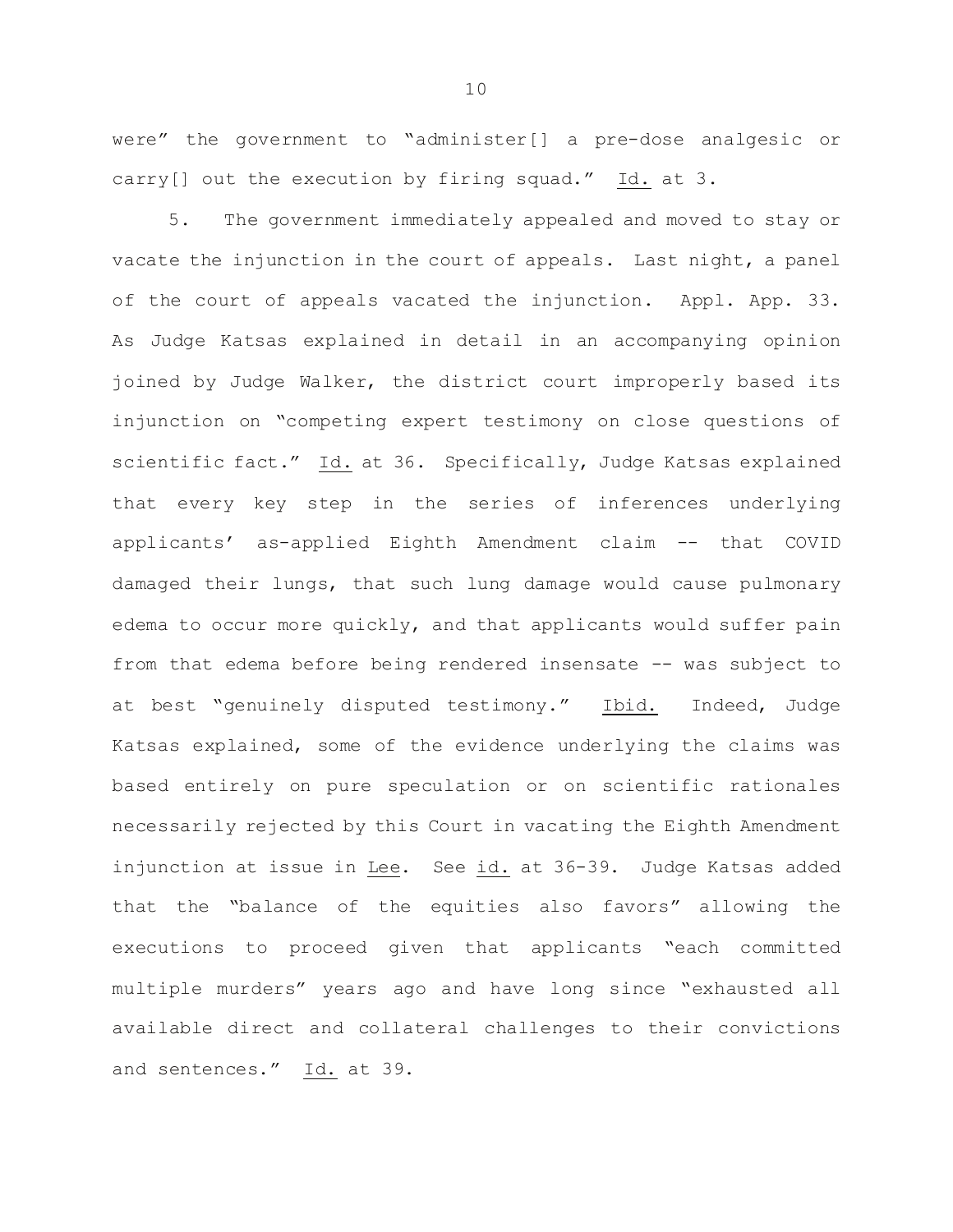6. Applicants filed a petition for rehearing en banc this morning. After calling for a response, the court of appeals denied the petition without noted dissent, issued its mandate, and denied a motion for a stay pending certiorari. Appl. App. 256.

#### ARGUMENT

Applicants' request for emergency relief should be denied. Although they briefly refer to an injunction request (Appl. 3), they recite the standard for a stay of execution (Appl. 10). Applicants, however, cannot obtain stays of their executions in this case. A stay "temporarily divest[s] an order of enforceability," Nken v. Holder, 556 U.S. 418, 428 (2009), but there is no order before this Court that, if divested of enforceability, would bar applicants' execution. The court of appeals has already issued its mandate. See Appl. App. 256. And applicants cannot challenge their criminal judgments in this nonhabeas suit. See Hill v. McDonough, 547 U.S. 573, 579-583 (2006). What applicants appear to seek is an order under the All Writs Act, 28 U.S.C. 1651, barring respondents from proceeding with their executions on the scheduled dates based on their as-applied Eighth Amendment claims. Such an order would be an injunction -- an "in personam" order "directed at someone, and govern[ing] that party's conduct." Nken, 556 U.S. at 428; cf. Appl. 3.

The standard for an injunction is appreciably higher than the standard for a stay. To obtain a stay of execution pending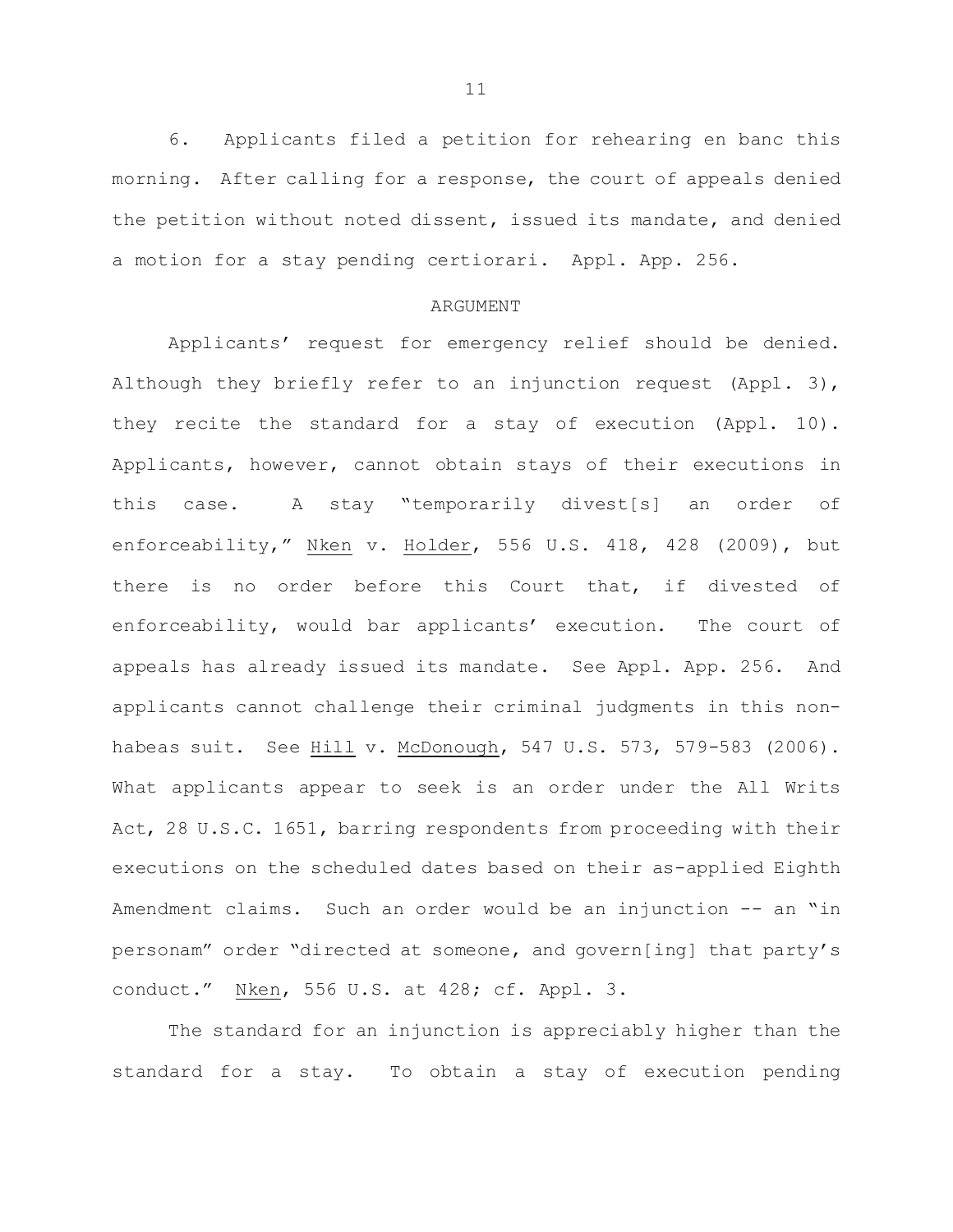consideration of a petition for a writ of certiorari, a movant must first establish a likelihood of success on the merits - specifically, "a reasonable probability that four Members of the Court would consider the underlying issue sufficiently meritorious for the grant of certiorari," as well as "a significant possibility of reversal of the lower court's decision." Barefoot v. Estelle, 463 U.S. 880, 895 (1983) (citation omitted). A movant must also establish "a likelihood that irreparable harm will result if that decision is not stayed." Ibid. (citation omitted).

In addition to satisfying the typical stay standard, a movant seeking an injunction pending certiorari must further show that the relevant "legal rights" are "'indisputably clear.'" Wisconsin Right to Life, Inc. v. FEC, 542 U.S. 1305, 1306 (2004) (Rehnquist, C.J., in chambers) (citation omitted); see South Bay United Pentecostal Church v. Newsom, 140 S. Ct. 1613, 1613 (2020) (Roberts, C.J., concurring in denial of application for injunctive relief). That showing " 'demands a significantly higher justification' than a request for a stay" pending review. Respect Maine PAC v. McKee, 562 U.S. 996, 996 (2010) (quoting Ohio Citizens for Responsible Energy, Inc. v. Nuclear Regulatory Comm'n, 479 U.S. 1312, 1313 (1986) (Scalia, J., in chambers)).

Ultimately, though, the precise standard is immaterial, because applicants cannot prevail under any applicable standard for equitable relief. The summary vacatur of the district court's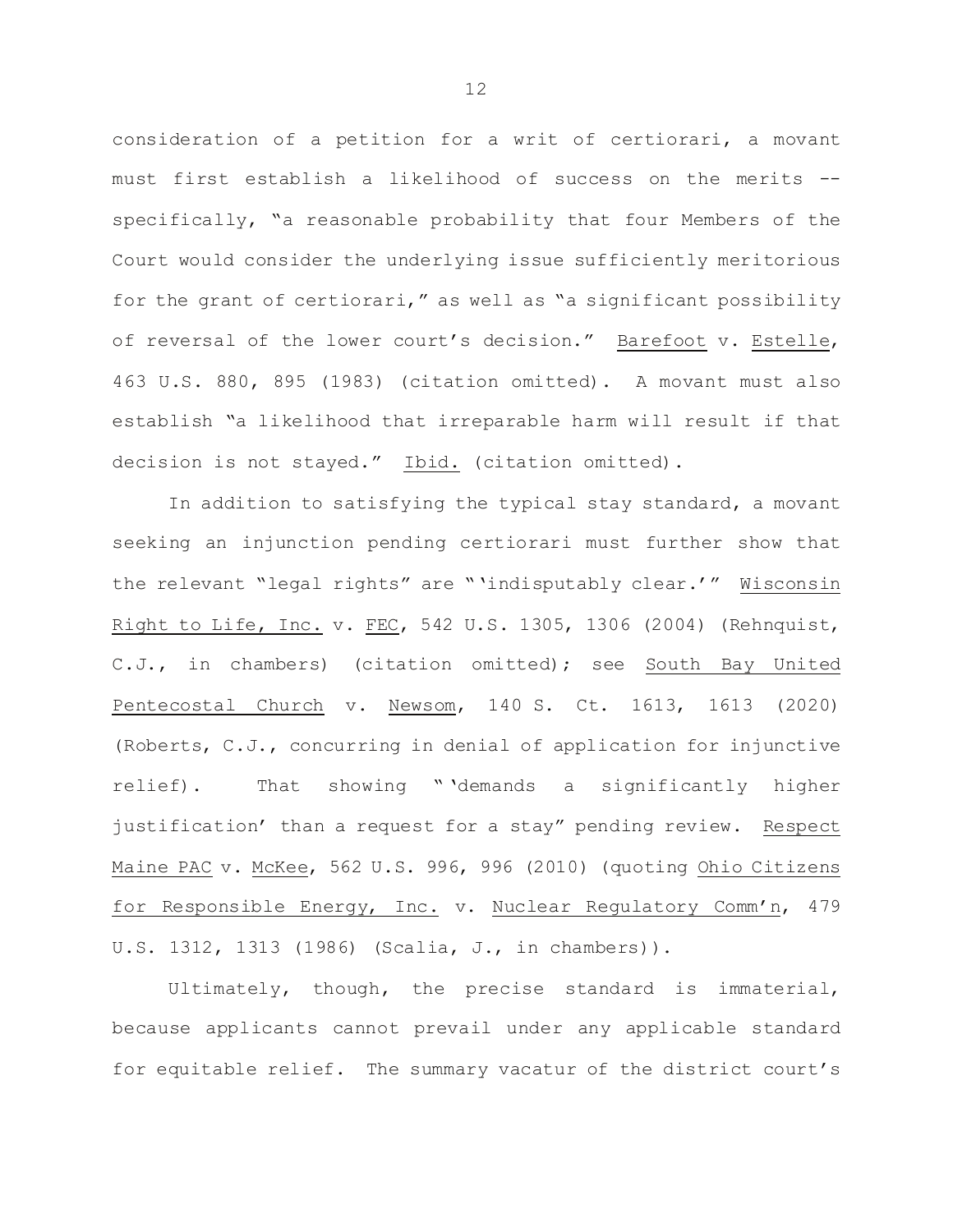injunction by the court of appeals is plainly correct in light of this Court's decision in Barr v. Lee, 140 S. Ct. 2590 (2020), and the court of appeals' non-precedential ruling on applicants' COVID-specific, as-applied Eighth Amendment claim does not conflict with the decision of any other court of appeals or implicate a question of exceptional importance that is likely to recur. The equities, moreover, weigh heavily against an injunction or stay of applicants' executions for brutal federal crimes committed decades ago. The application should be denied.

## I. THE DECISION BELOW WAS CORRECT

The court of appeals correctly concluded that, following this Court's decision in Lee, applicants are not entitled to injunctive relief on their as-applied Eighth Amendment challenge to their executions this week under the federal lethal-injection protocol.

A. An Eighth Amendment method-of-execution claim faces "an exceedingly high bar," particularly at the preliminary-injunction stage. Lee, 140 S. Ct. at 2591; see, e.g., Winter v. Natural Res. Def. Council, Inc., 555 U.S. 7, 22 (2008) (explaining that a preliminary injunction is "an extraordinary remedy that may only be awarded upon a clear showing that the plaintiff is entitled to such relief"). Indeed, this Court has never held that any method of execution violates the Eighth Amendment, either facially or asapplied. See, e.g., Lee, 140 S. Ct. at 2591; Bucklew v. Precythe,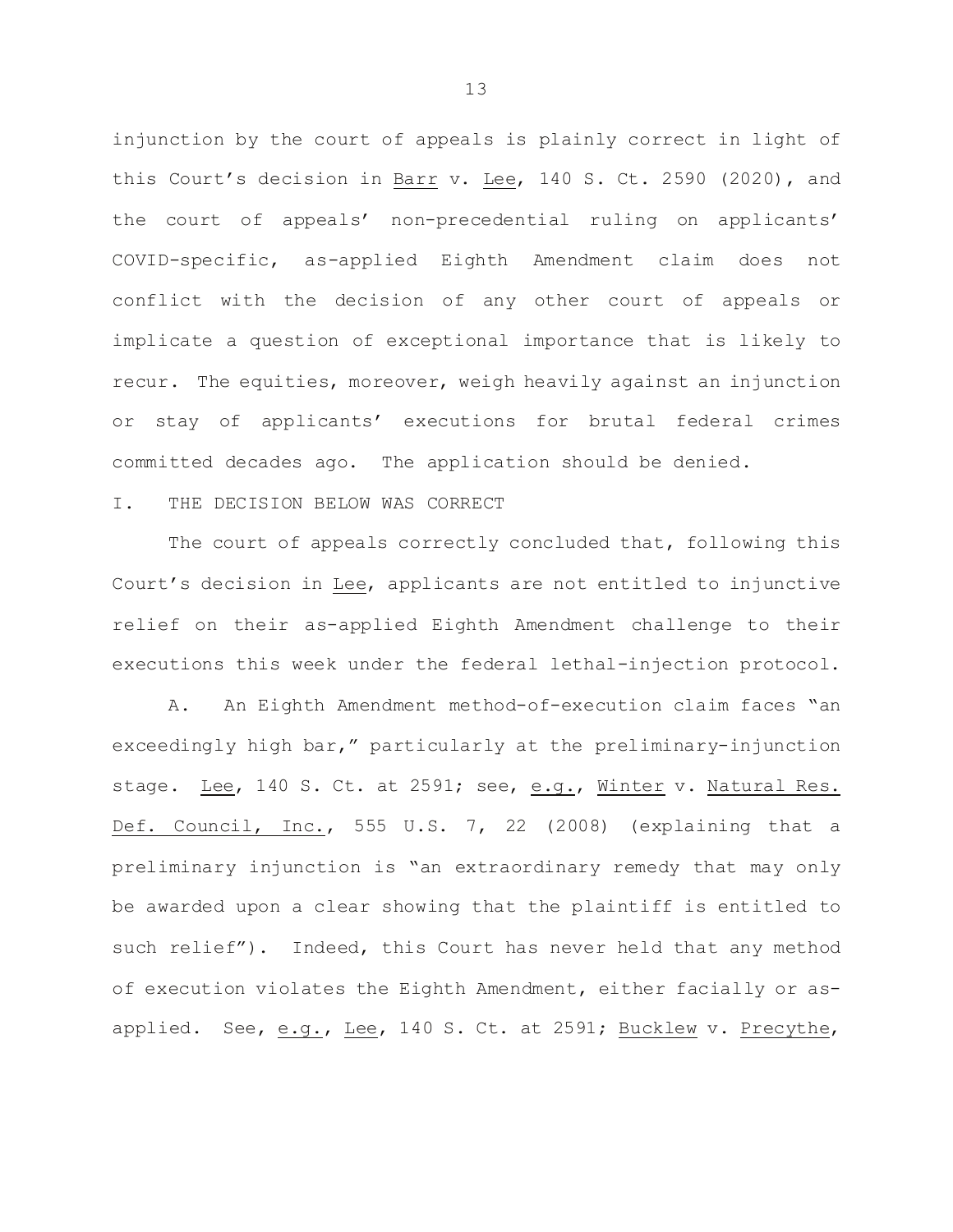139 S. Ct. 1112, 1119 (2019); Glossip v. Gross, 576 U.S. 863, 867 (2015) Baze v. Rees, 553 U.S. 35, 41 (2008) (plurality opinion).

To meet the Eighth Amendment's high bar, an inmate must show that he is "sure or very likely" to experience "needless suffering" –- that is, "an 'objectively intolerable risk of harm.'" Glossip, 576 U.S. at 877 (citations omitted). Making such determinations in the context of "challenges to lethal injection protocols test[s] the boundaries of the authority and competency of federal courts," which are not equipped to review complex medical questions or evaluate risk in the way executive or legislature officials can. Id. at 882. This Court has accordingly directed that courts must not sit as "boards of inquiry" attempting to render fine-grained judgments about execution practices or "embroil [themselves] in ongoing scientific controversies beyond their expertise." Baze, 553 U.S. at 51; see,  $\underline{e.g.}$ ,  $\underline{id.}$  at 69 (Alito, J., concurring).

As the court of appeals correctly recognized, that is what the district court did here. Few subjects today are more "fraught with medical and scientific uncertainties" than the effects of COVID-19. South Bay, 140 S. Ct. at 1613 (Roberts, C.J., concurring) (citation omitted). Indeed, when applicants received a positive test result in mid-December, the district court responded by observing that "this virus is extremely unpredictable" and the court "couldn't even begin to guess how it will affect" them. 12/17/20 Hr'g Tr. 7-8. Applicants' lead expert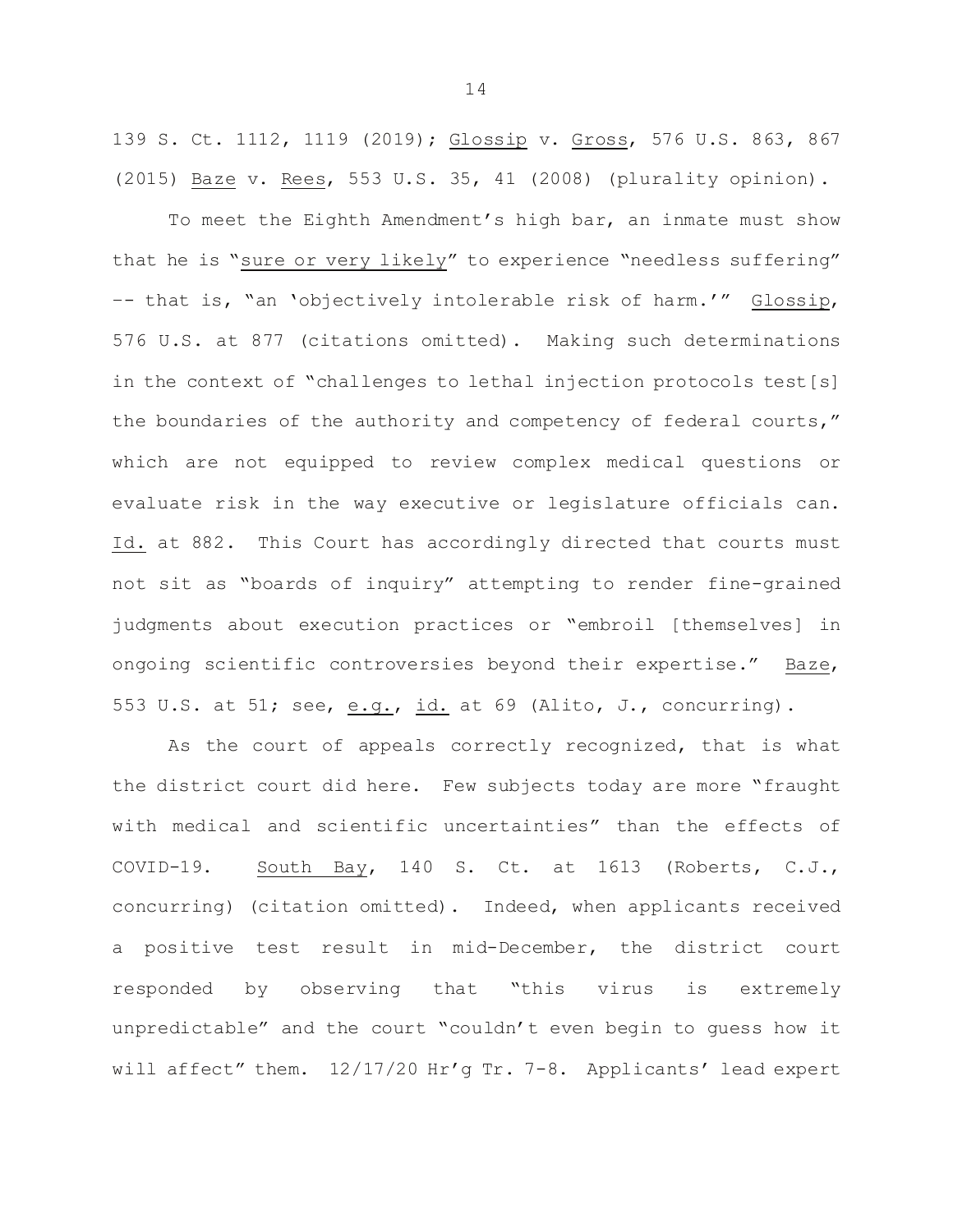similarly acknowledged that "we are still in the infancy of understanding" the virus's effects. D. Ct. Doc. 372-2, at 3.

Nevertheless, on a series of novel and heavily contested premises necessary to applicants' Eighth Amendment claim, the district court repeatedly made findings that "rest on speculation unsupported, if not affirmatively contradicted, by the evidence in the" record. Bucklew, 139 S. Ct. at 1130. The court of appeals correctly vacated the resulting injunction. Appl. App. 33.

For example, the first link in applicants' chain of inferences is that COVID-19 caused them to suffer lung damage. But that starting point is subject to serious doubt. See Appl. App. 36-38 (Katsas, J., concurring) (detailing the conflicting evidence). With respect to Higgs, two medical doctors -- the examining radiologist, who initially interpreted the chest x-ray in the ordinary course of BOP's provision of medical care, and the government's board-certified pulmonologist expert –- found that there was "no evidence" of lung damage related to COVID-19. Appl. App. 14 (citation omitted). For his part, Johnson's symptoms were so mild that no lung imaging was medically indicated. See D. Ct. Dec. 380-4, at 117-64. The district court nevertheless relied on the contrary view of applicants' single expert -- and, it seems, the court's own reading of the x-ray -- to conclude that Higgs had suffered "extensive" lung damage. Appl. App. 9; see id. at 15 (stating that "one does not have to be a radiologist" to interpret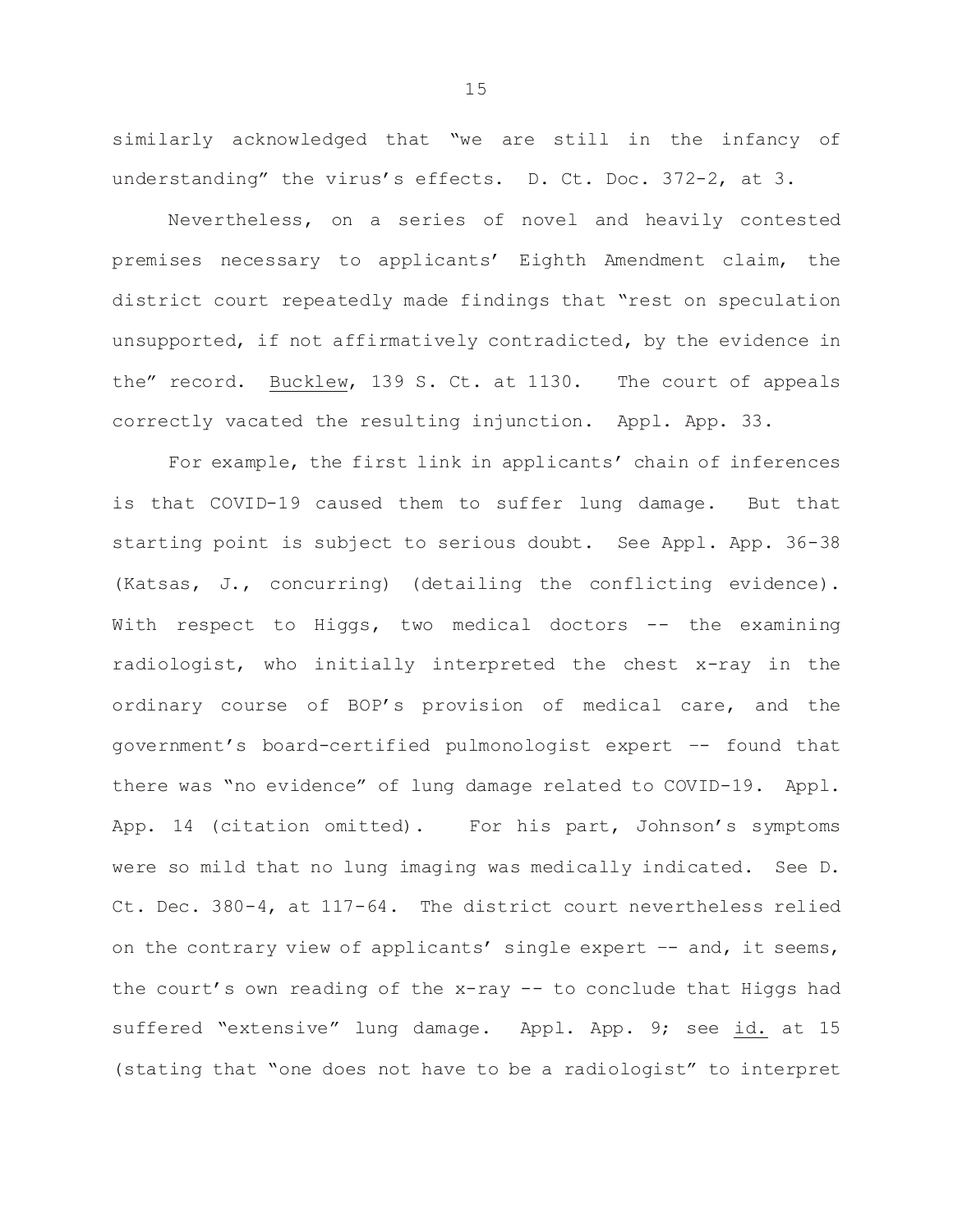the images); see id. at 37 (Katsas, J., concurring) (explaining that the district court relied "on its own independent interpretation of the x-rays"). The court then extrapolated its conclusions from Higgs to Johnson –- who had not been indicated for any lung imaging -- asserting that it could "infer" the same medical conditions purportedly experienced by Higgs would also be experienced by Johnson. Id. at 17a.

The next inference underlying applicants' claim -- that lung damage from COVID-19 will produce a significantly faster onset of pulmonary edema -- is even more poorly substantiated. See Appl. App. 38 (Katsas, J., concurring). The district court accepted that premise based on statements by applicants' expert, but, as Judge Katsas explained, the expert's declaration "cites no evidence" for her "inference" that lung "damage would render COVIDpositive patients particularly 'susceptible to rapid and massive barbiturate damage.'" Ibid. (citation omitted). The district court credited the expert's testimony because she has treated patients with COVID-19," but that "provides little basis for an opinion on the specific question of the relationship between pentobarbital and pulmonary edema." Ibid. Indeed, the court acknowledged that the expert "did not 'provid[e] support for her conclusions,'" but accepted them anyway on the ground that the government's expert offered "'conclusory'" opinions as well. Ibid. (citation omitted). As Judge Katsas explained, that approach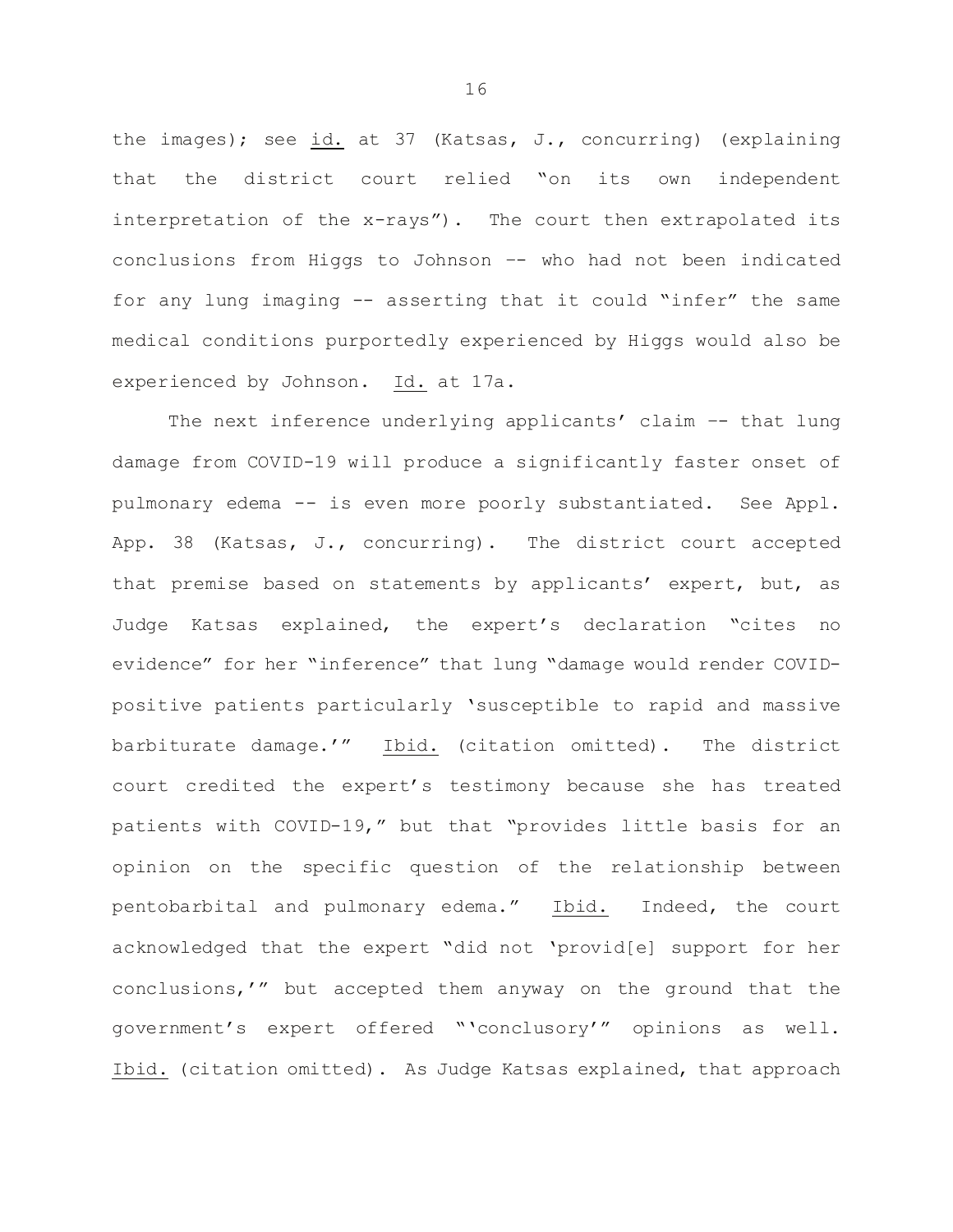reflects a misunderstanding of the high bar required by both the Eighth Amendment and the preliminary-injunction standard, because "if both sides' evidence on this point was shaky, Lee requires denying a stay." Ibid.

Finally, the third premise of applicants' claim -- that they would feel pulmonary edema before pentobarbital renders them insensate -- is equally dubious. See Appl. App. 38 (Katsas, J. concurring). The district court accepted applicants' position based on their expert's oral testimony that pentobarbital has an onset of action time (that is, begins to affect the brain) between 30 seconds and two-and-a-half minutes after injection. D. Ct. Doc. 394, at 11. But that testimony was supported only by the expert's unelaborated oral reference to "textbooks," D. Ct. Doc. 389, at 150, and was contradicted by (1) the expert's own previous declaration, see D. Ct. Doc. 183-2, at 4-5; (2) applicants' prior representations to the district court about the time it takes for pentobarbital to affect the brain, see D. Ct. Doc. 383, at 12-13; (3) the opinion of applicants' other expert, who stated that pentobarbital has an onset of action time of 30 seconds to one minute, see D. Ct. Doc. 344-1, at 2; and (4) the opinion of the government's expert that, at a lethal dose, pentobarbital's onset time is 20-30 seconds, see D. Ct. Doc. 352-1, at 6 & Ex. B; see also D. Ct. Doc. 380-2, at 4 (government expert's declaration stating that applicants "are not at an increased risk of developing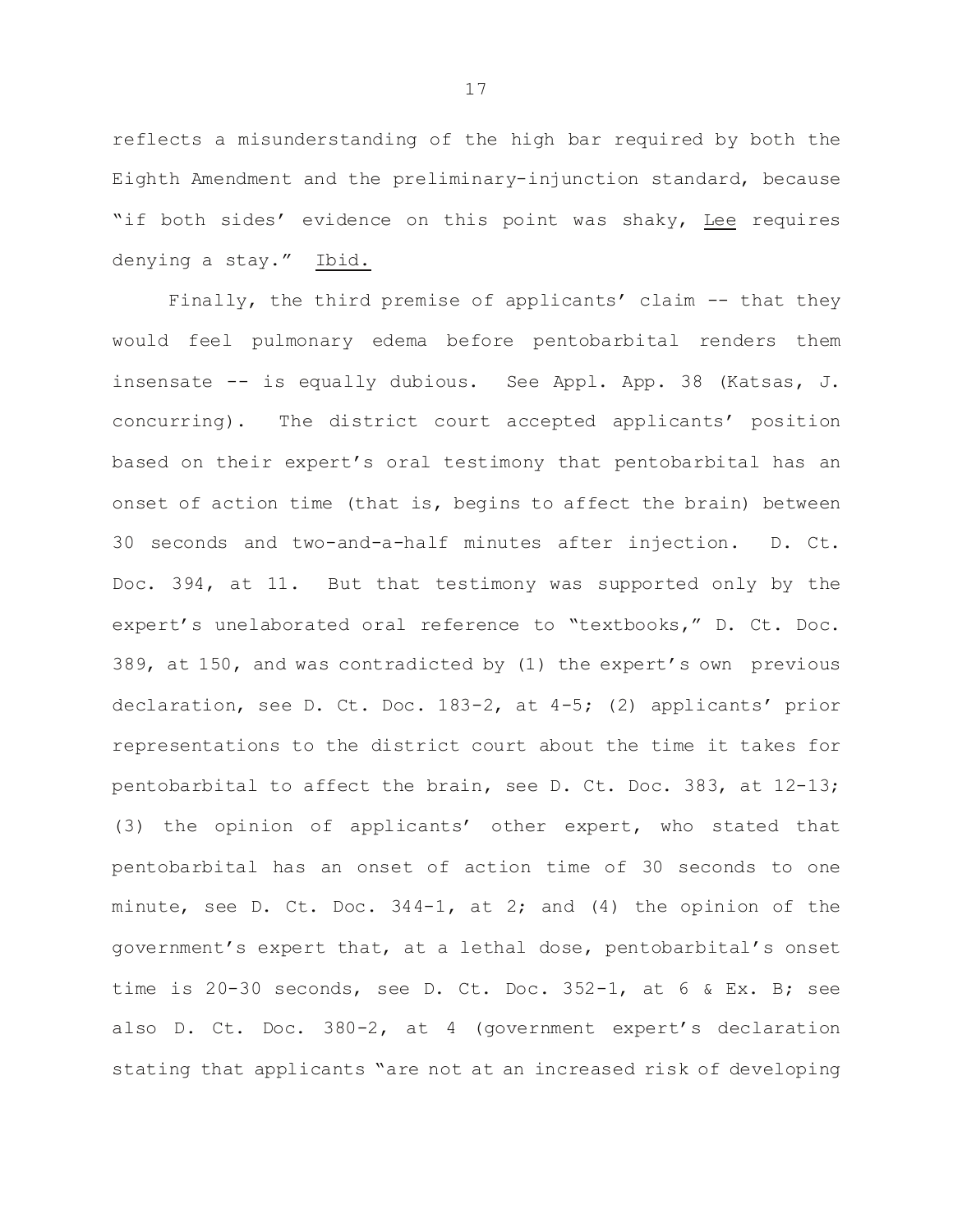pulmonary edema from pentobarbital prior to the onset of unconsciousness"); Bucklew, 138 S. Ct. at 1132-33 (crediting testimony that pentobarbital would render the inmate "fully unconscious and incapable of experiencing pain within 20 to 30 seconds"). As Judge Katsas explained, such a "thinly supported assertion" is precisely the kind of evidence that this Court found insufficient in Lee. Appl. App. 39.

In sum, applicants' position "rest[s] on speculation unsupported, if not affirmatively contradicted, by the evidence in this case," Bucklew, 139 S. Ct. at 1130, and does not come close to satisfying the "exceptionally high bar" to warrant injunctive relief on their Eighth Amendment claim, Lee, 140 S. Ct. at 2591.

B. Applicants' as-applied claims also fail for an additional reason. Even if their prior COVID-19 infections were likely to produce all the effects that they allege, applicants still could not establish an Eighth Amendment violation. As this Court made clear in Bucklew, what the Eighth Amendment prohibits in the execution context is "super[adding] terror, pain, or disgrace to" the implementation of a capital sentence, as "the punishments of the Old World" did. 139 S. Ct. at 1124. Such punishments were unconstitutional not because they inflicted pain but because they were meant to inflict pain. See id. at 1123. By contrast, the constitutionality of hanging -- the leading method of execution for most of the Nation's history –- was "virtually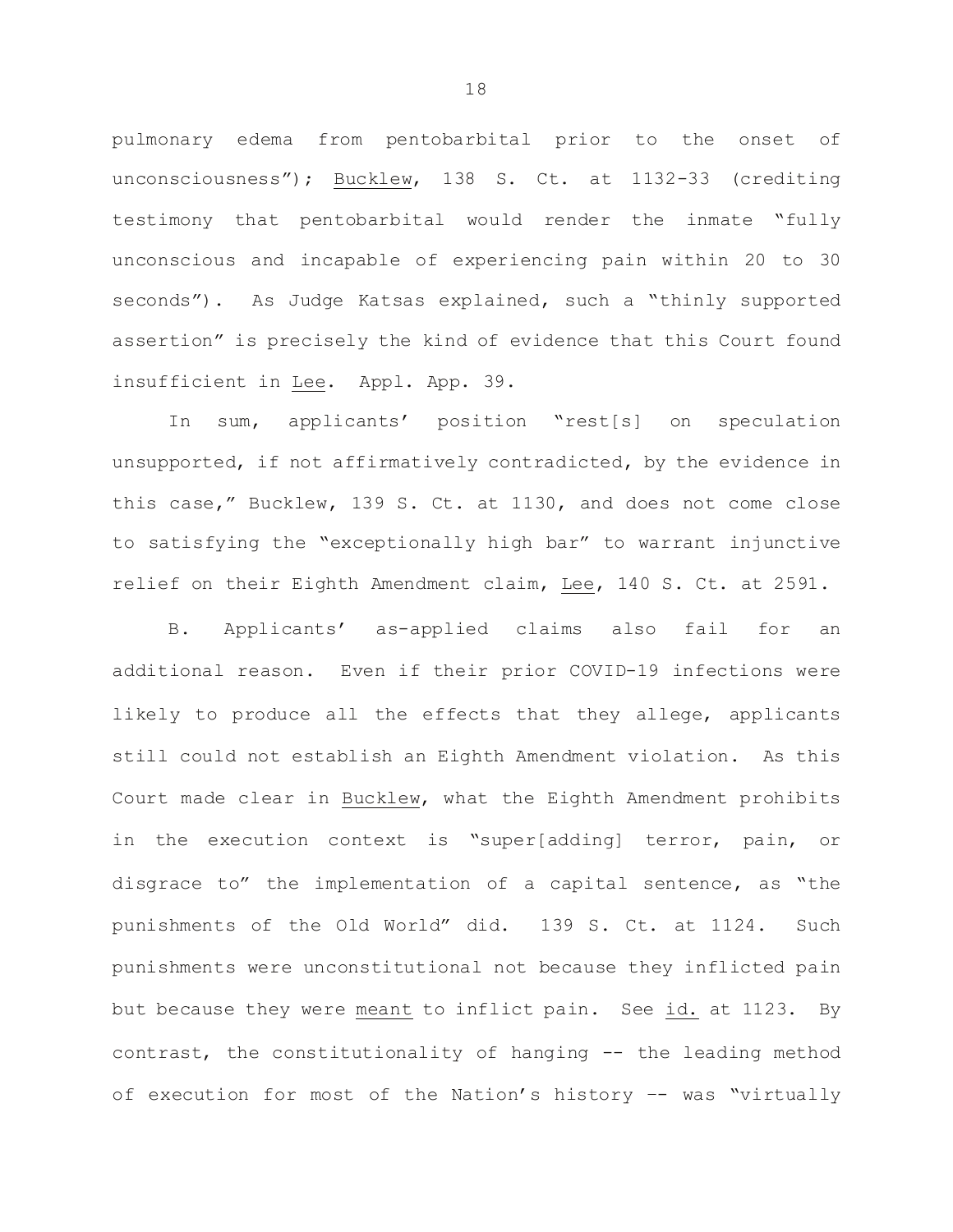never questioned," even though "[m]any and perhaps most hangings were evidently painful for the condemned person because they caused death slowly," including by "suffocation, which could take several minutes." Id. at 1124 (citations omitted); see Lee, 140 S. Ct. at 2591 (stating that hanging has "been uniformly regarded as constitutional for centuries").

The Court's understanding of the Eighth Amendment forecloses applicants' claims here. Applicants cannot seriously contend that execution by lethal injection using a protocol designed to induce death quickly and humanely becomes the constitutional equivalent of "punishments like burning and disemboweling" simply because an inmate previously contracted COVID-19. Bucklew, 139 S. Ct. at 1123. Even if applicants were correct that their prior COVID infection would make their executions more painful, the brief duration of pain they assert –- likely measured in seconds, and at most around two minutes -- is still far less than the "suffocation, which could take several minutes" endured by inmates executed by hanging. Ibid. (citation omitted); cf. In re Ohio Execution Protocol Litigation, 946 F.3d 287, 290 (6th Cir. 2019) (explaining that an inmate's claim of pain related to pulmonary edema "pales in comparison to the pain associated with hanging").

Critically, executing applicants using BOP's protocol is not "intended to be painful." Bucklew, 139 S. Ct. at 1124. As explained above, the government introduced expert evidence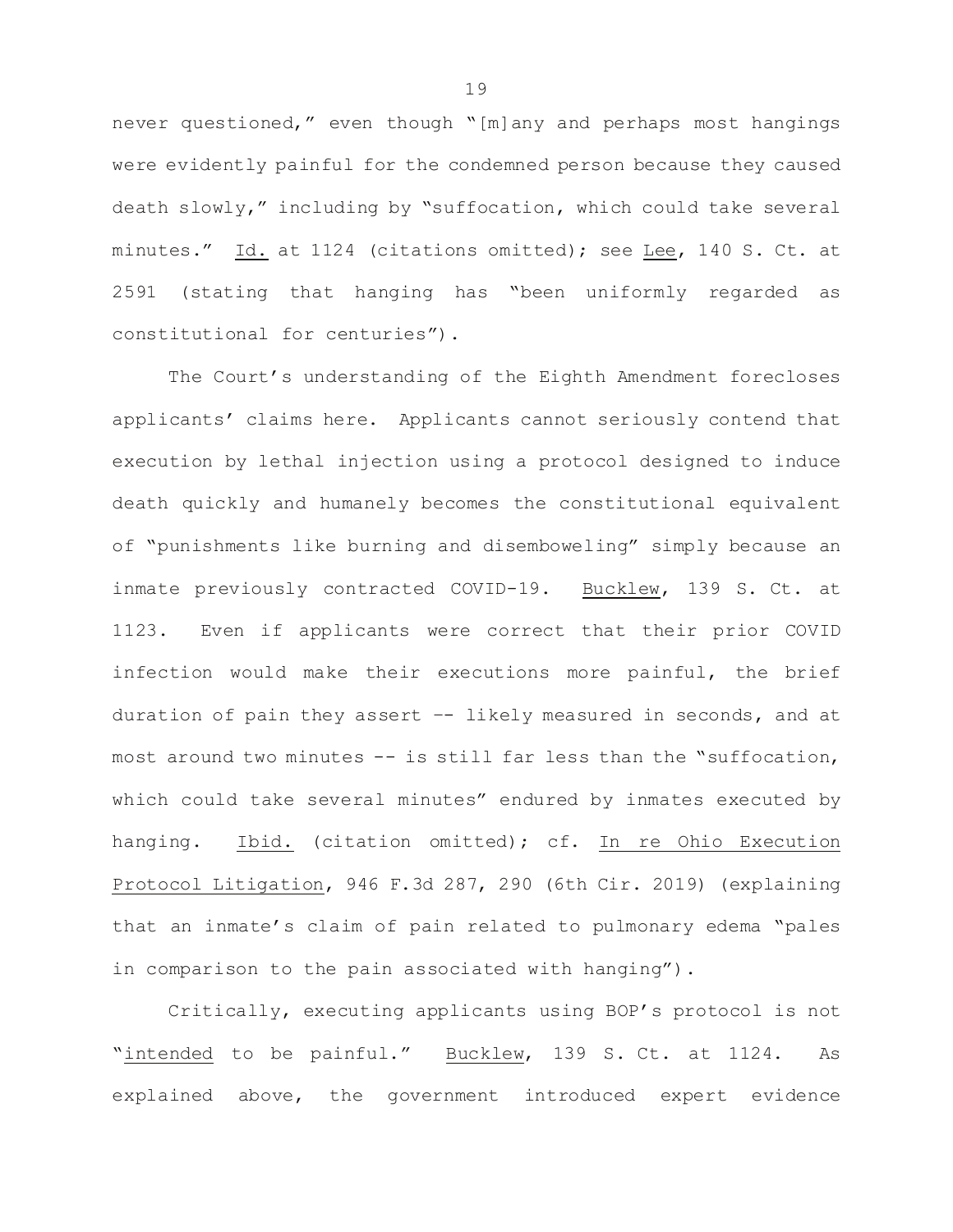indicating that there is no "evidence that asymptomatic or mildly symptomatic Covid-19 patients have increased propensity for pulmonary edema when administered lethal doses of pentobarbital," and that applicants therefore "are not at increased risk of developing pulmonary edema \*\*\* prior to unconsciousness." D. Ct. Doc. 380-2, at 2-3. Any inadvertent pain that applicants experience cannot rise to the level of a constitutional violation. This Court has stated repeatedly that "the Eighth Amendment does not guarantee a prisoner a painless death," and has rejected "time and time again" the proposition that "executions must always be carried out painlessly because they can be carried out painlessly most of the time." Bucklew, 139 S. Ct. at 1124, 1127; see id. at 1125 (reiterating that the Eighth Amendment "does not demand the avoidance of all risk of pain in carrying out executions"). At best, applicants' allegations establish that they face some marginal risk of harm beyond that of other inmates. But the prospect of a "minor reduction in risk is insufficient" to implicate the Eighth Amendment. Id. at 1130. Because the government is not in any plausible sense "cruelly super[adding] pain to the death sentence" by executing applicants using a protocol chosen for its humanity, they cannot establish an Eighth Amendment violation. Id. at 1125.

C. Even if applicants were able to show that pentobarbital creates a constitutionally cognizable risk of severe pain given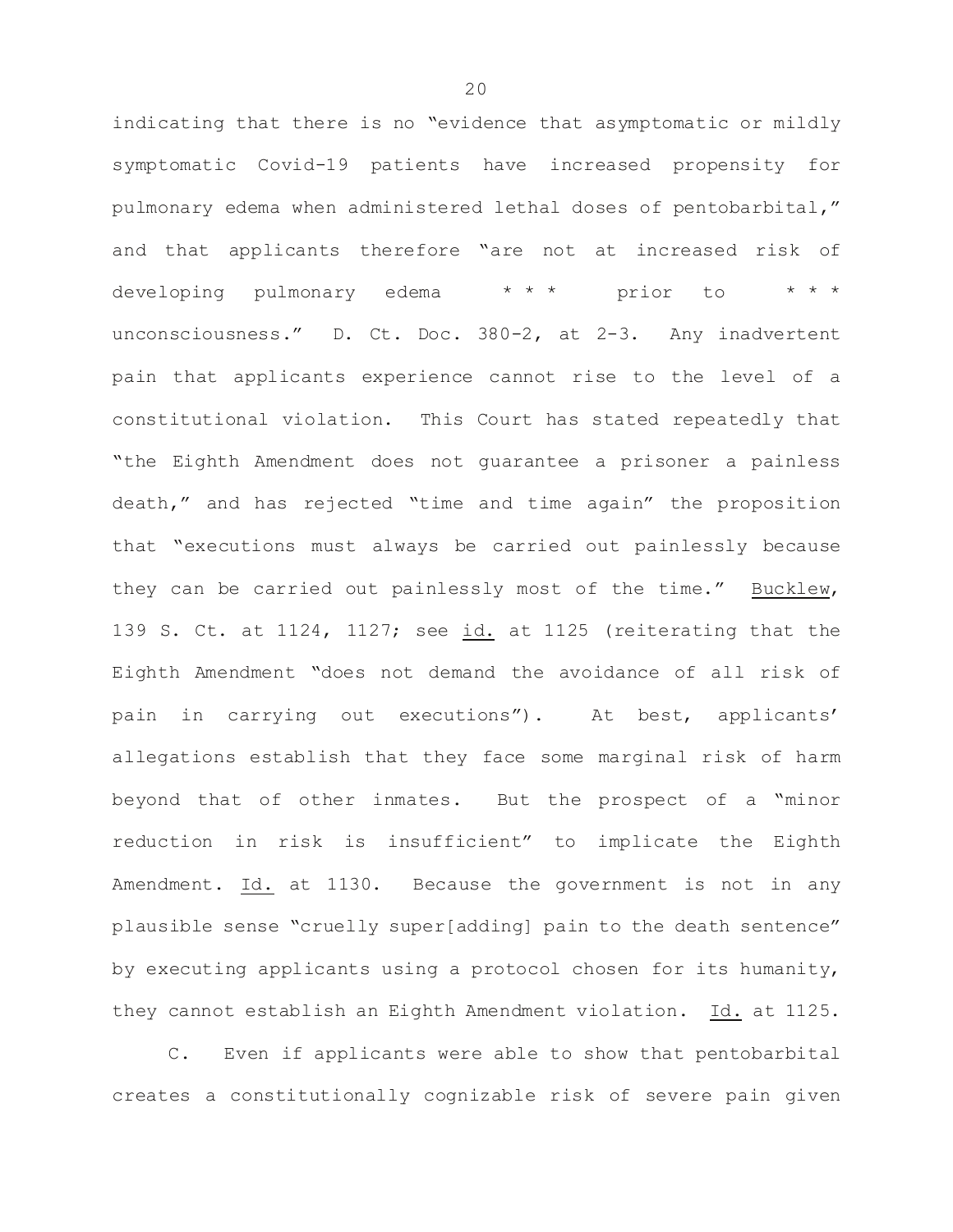their prior COVID-19 diagnosis, they have not made the requisite additional showing of an alternative method of execution that would "significantly" reduce that alleged pain, is "feasible and readily implemented," and "that the [government] has refused to adopt without a legitimate penological reason." Bucklew, 139 S. Ct. at 1125, 1130. Neither the novel two-drug lethal-injection protocol applicants propose nor a firing squad satisfies those criteria.

1. Applicants first contend that combining pentobarbital with an opioid, such as fentanyl, would make a permissible alternative method of execution. D. Ct. Doc. 394, at 21–23. No State, however, uses such an opioid-plus-pentobarbital cocktail. And as this Court explained in Bucklew, when an inmate seeks "the adoption of an entirely new method [of execution] -- one that had never been used to carry out an execution and had no track record of successful use," the government has "a legitimate reason for declining to switch from its current method of execution as a matter of law." 139 S. Ct. at 1129–1130 (emphasis added; citations omitted). "[C]hoosing not to be the first to experiment with a new method of execution is a legitimate reason to reject it." Ibid.

The analysis in Baze further refutes applicants' position. There, an inmate proposed a one-drug barbiturate protocol instead of Kentucky's three-drug protocol. See 553 U.S. at 56-57 (plurality opinion). The plurality noted that no other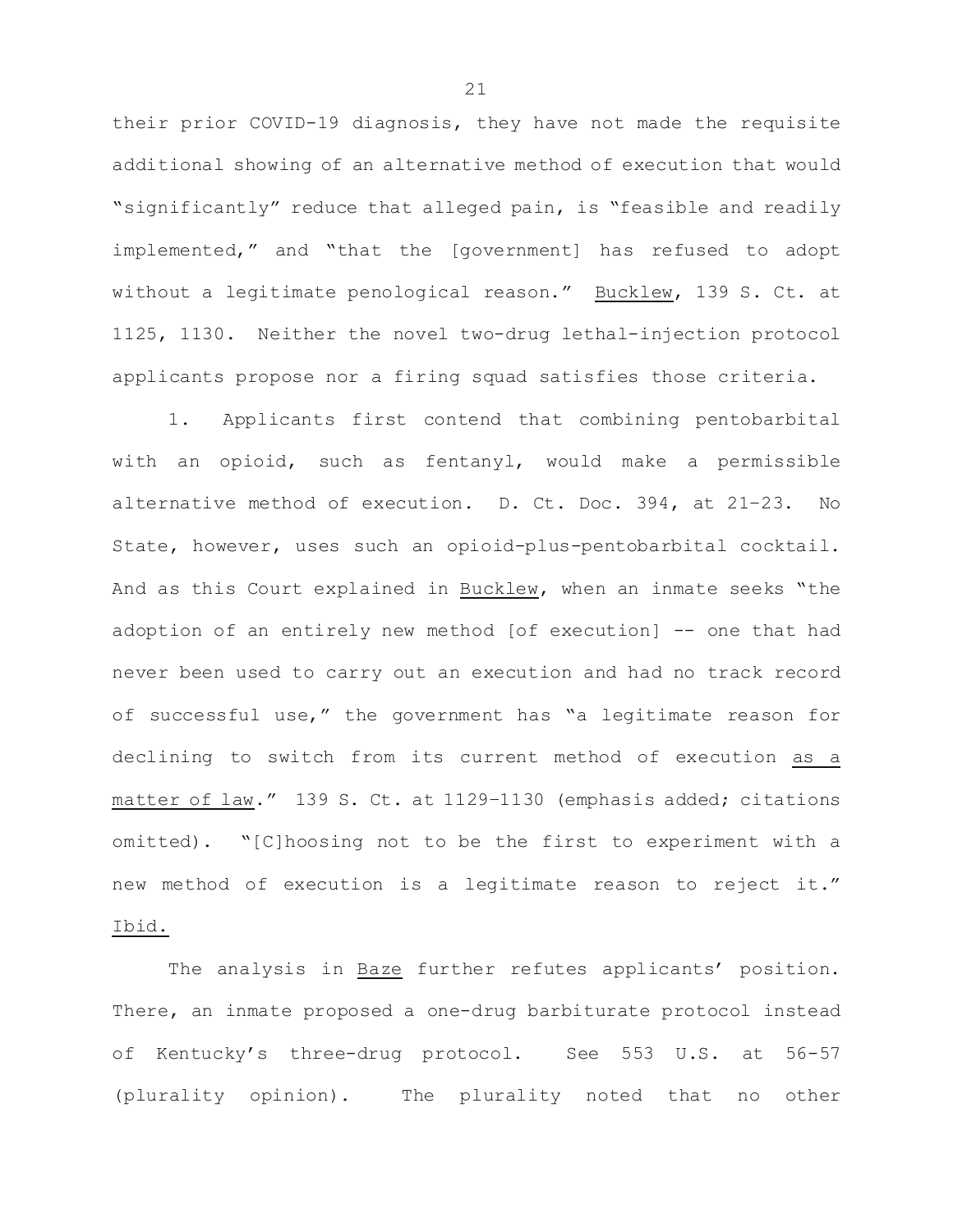jurisdiction had adopted the proposed protocol, and relied on that fact in concluding that Kentucky was not required to move from one drug to three, whatever arguable benefits such a change might have. See ibid.; see also Bucklew, 139 S. Ct. at 1130. So too here, no other jurisdiction has adopted the opioid-plus-pentobarbital protocol applicants envision, and that suffices to justify the government's use of its carefully selected protocol.

In addition, the government's "continued use of" its singledrug pentobarbital protocol "cannot be viewed as posing an objectively intolerable risk when no other State has adopted" the specific two-drug protocol applicants rely on, and applicants have "proffered no study showing that it is an equally effective manner of imposing a death sentence." Baze, 553 U.S. at 57 (plurality opinion). The district court's cursory conclusion that this combination "is likely to be as effective as it is easily and quickly administered," Appl. App. 23, falls far short of the type of "study" that establishes the two-drug protocol reliability.

That is particularly true given that the only evidence on which the court relied is an opinion from one of applicants' experts stating that adding "a pre-dose of certain opioid pain medications, such as morphine or fentanyl, will significantly reduce the risk of severe pain during the execution." Appl. App. 21. That opinion demonstrates only that use of a pain reliever might help relieve pain, not the "comparative efficacy" of -- or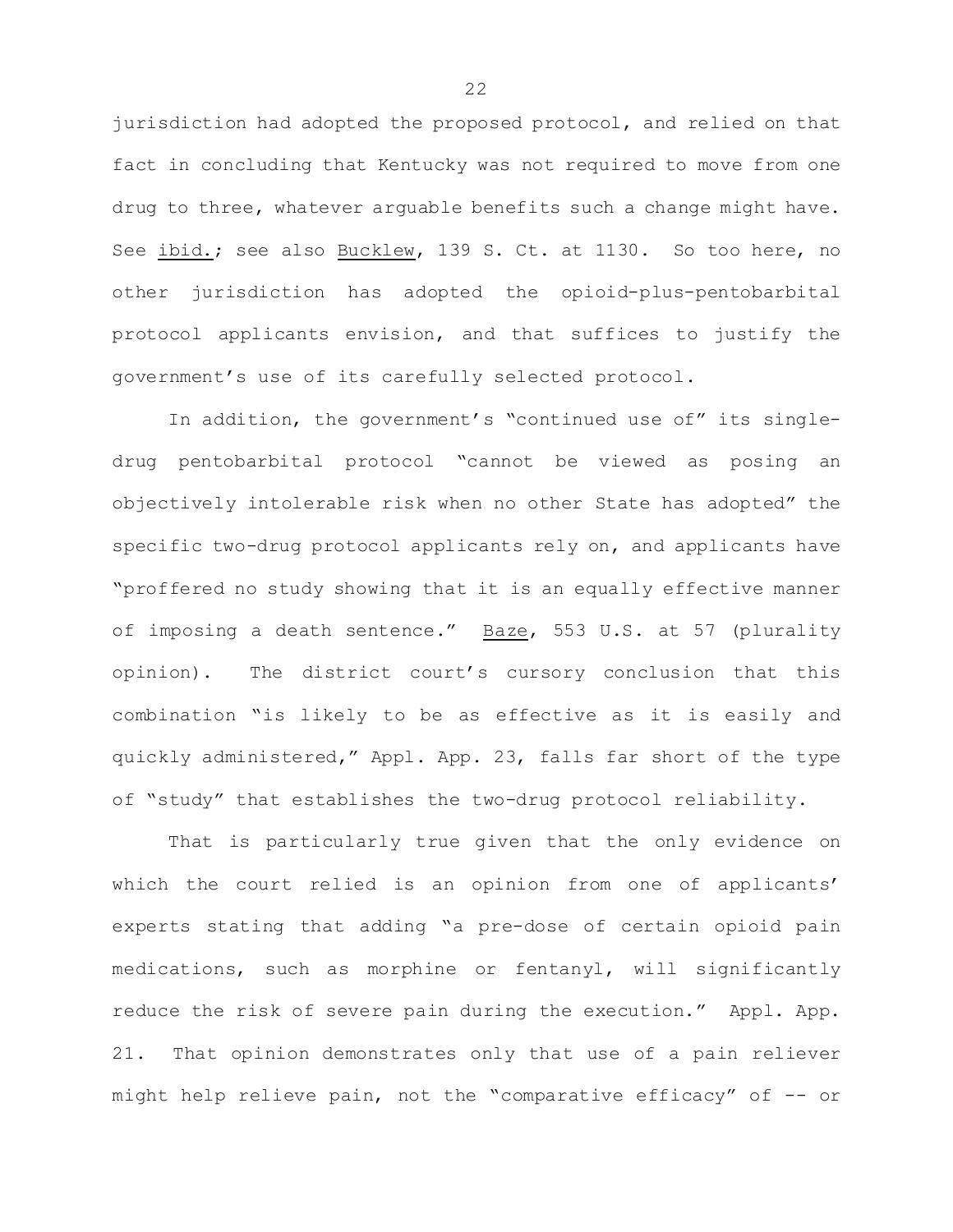any potential medical or administrative complications that might attend -- this particular drug protocol. Baze, 553 U.S. at 57 (plurality opinion). Thus, applicants' proposed two-drug "method of execution is not so well established that [the federal government's] failure to adopt it constitutes a violation of the Eighth Amendment." Ibid. Indeed, given the many years of litigation over other multi-drug execution protocols, and previous allegations that drug combinations designed to alleviate suffering in fact masked it, any suggestion that the government is compelled to adopt an untested multi-drug regime is especially misguided.

2. Applicants' position that it would be constitutional to execute them by firing squad but not by lethal injection of pentobarbital is equally erroneous. See Appl. App. 23-26. To be sure, the firing squad is a constitutionally permissible method of execution. Wilkerson v. Utah, 99 U.S. 130, 131–132 (1878). But every other court to have considered the issue has rejected the firing squad as an alternative method that renders lethal injection unconstitutional. See, e.g., Gray v. McAuliffe, No. 16-cv982, 2017 WL 102970, at \*19 (E.D. Va. Jan. 10, 2017); McGehee v. Hutchinson, No. 17-cv-179, 2020 WL 2841589, at \*37 (E.D. Ark. May 31, 2020). And for good reason. Being shot to death by a firing squad can involve "shattering of bone and damage to the spinal cord," and even in successfully implemented executions, "for the 8-10 seconds of consciousness after bullet entry, the injury would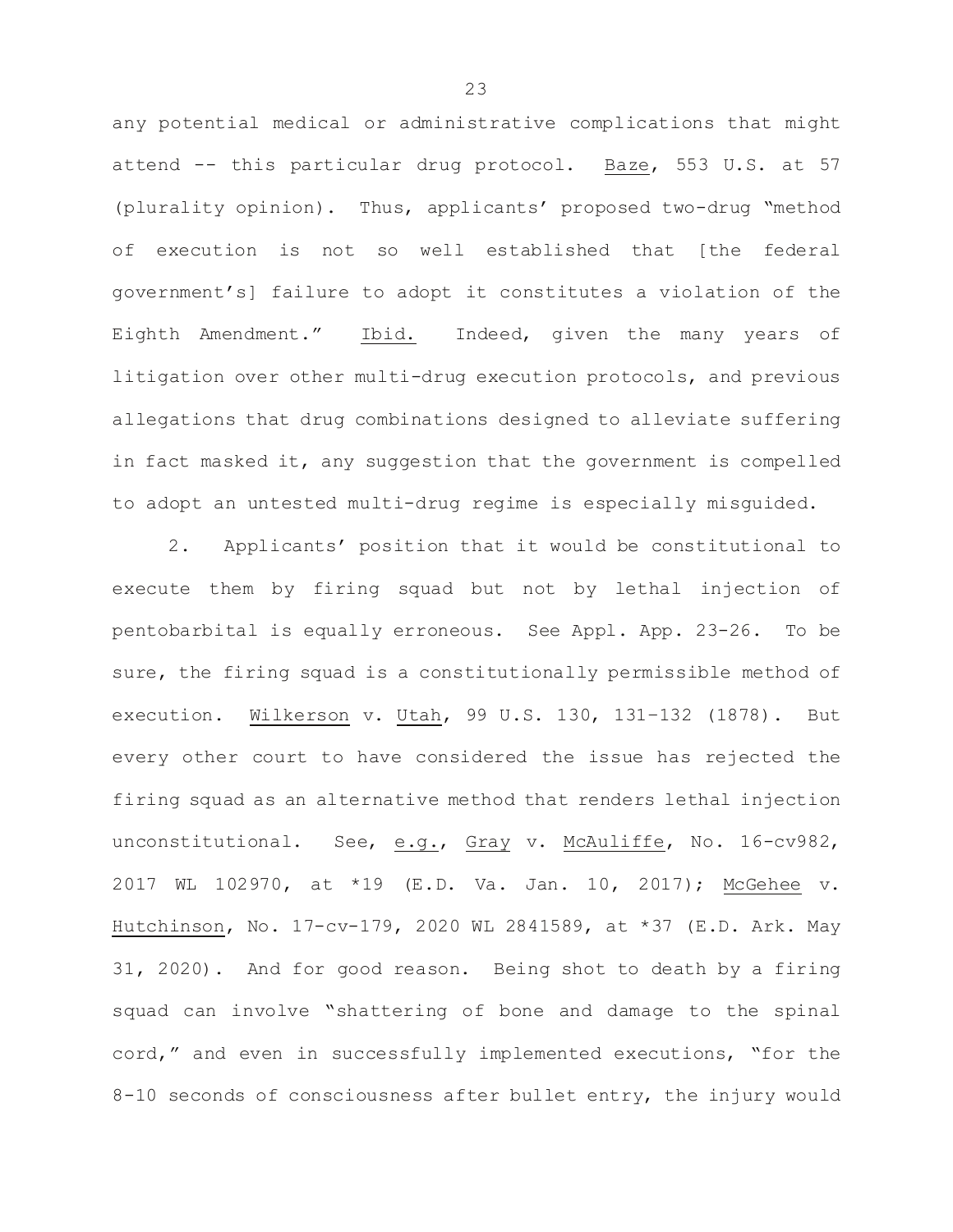be severely painful." D. Ct. Doc. 111-4, at 8. At a minimum, the difference between the pain involved in being shot to death and the lung-related pain applicants allege will result here is not of constitutional dimension.

In addition, the federal government has a legitimate interest in using a method it regards as "preserving the dignity of the procedure." Baze, 553 U.S. at 57 (plurality opinion). Given the "consensus" among the States that lethal injection is more dignified and humane than the firing squad, BOP was entitled to reach the same conclusion. Id. at 62. Although the government could choose the firing squad, the Constitution does not mandate that it turn back the clock to a more primitive execution form, nor does it entitle applicants to make such a demand. See ibid.

D. Even apart from applicants' inability to show a likelihood of success on the merits, applicants' request for injunctive relief would fail because the additional required considerations -- likelihood of irreparable harm, the public interest, and the balance of equities -- all weigh heavily against them. See Winter, 555 U.S. at 26; Appl. App. 39 (Katsas, J., concurring).

On one side of the equitable balance, the cognizable irreparable harm that applicants would suffer "in the absence of preliminary relief" is necessarily limited. Glossip, 575 U.S. at 876 (citation omitted). To be sure, death is an irreparable harm,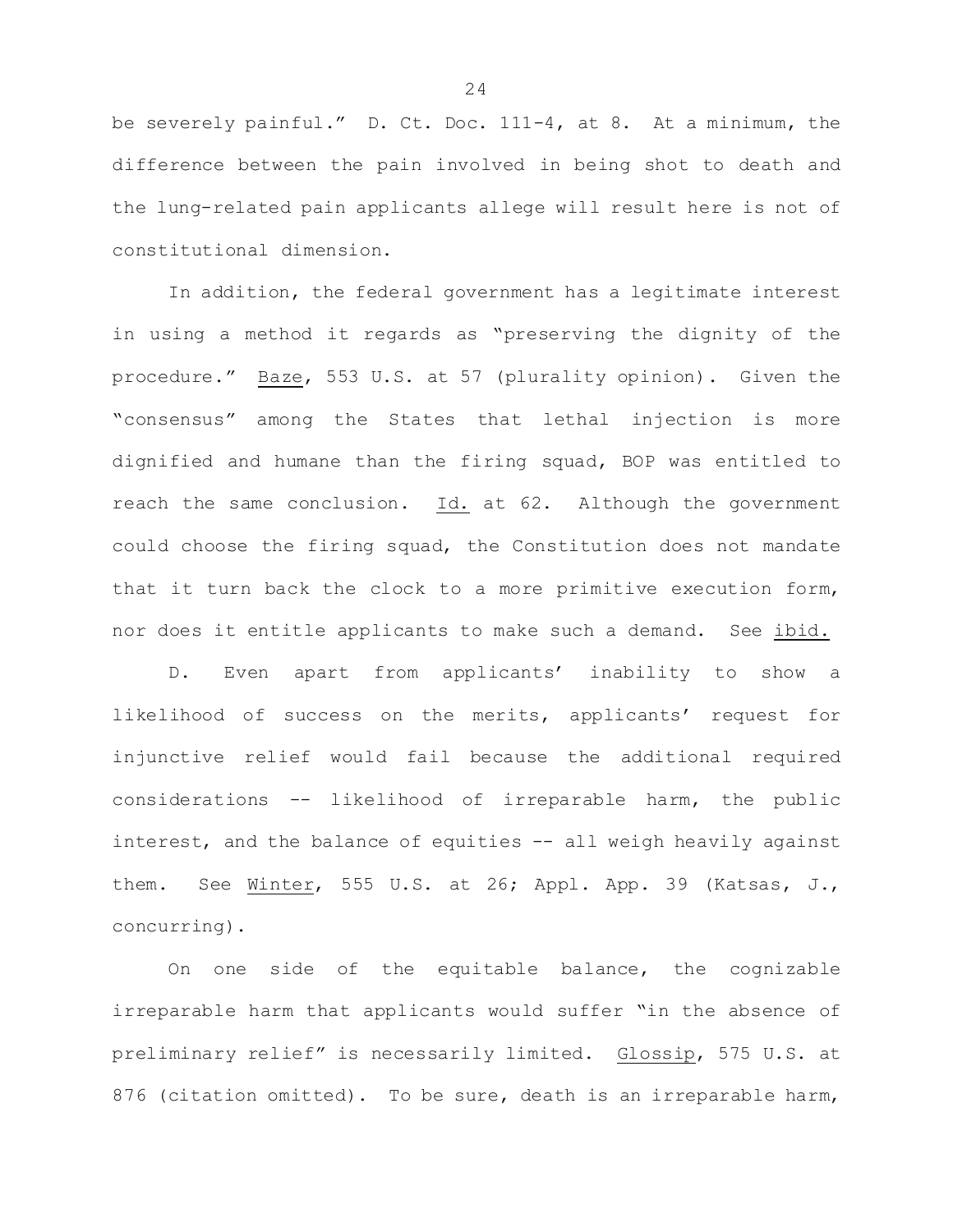but that cannot be the irreparable harm supporting an injunction in this case, because applicants do not challenge the government's authority to execute them. Indeed, applicants could not raise such a challenge in this suit. See Hill v. McDonough, 547 U.S. 573, 580 (2006) (permitting challenge to execution method outside habeas only where there was no "challenge to the fact of the sentence itself"). The irreparable harm at issue is instead the difference between being executed using pentobarbital and being executed using one of applicants' preferred methods. As described above, that difference is marginal at best.

On the other side of the balance, "the proper determination of where the public interest lies" is not "a close question." Winter, 555 U.S. at 26. This Court has repeatedly emphasized the public's "powerful and legitimate interest in punishing the guilty," Calderon v. Thompson, 523 U.S. 538, 556 (1998) (citation omitted), by "carrying out a sentence of death in a timely manner," Baze, 553 U.S. at 61 (plurality opinion). Applicants were each convicted and sentenced to death more than 20 years ago, and each long ago exhausted all permissible opportunities for further review. Their crimes are brutal, and their guilt is beyond question. As Judge Wilkinson recently noted, "Johnson has committed multiple murders of a horrific nature, and even in the depressing annals of capital crimes, his case stands out." Johnson, supra, slip op. at 4-5. The sentencing judge in Higgs's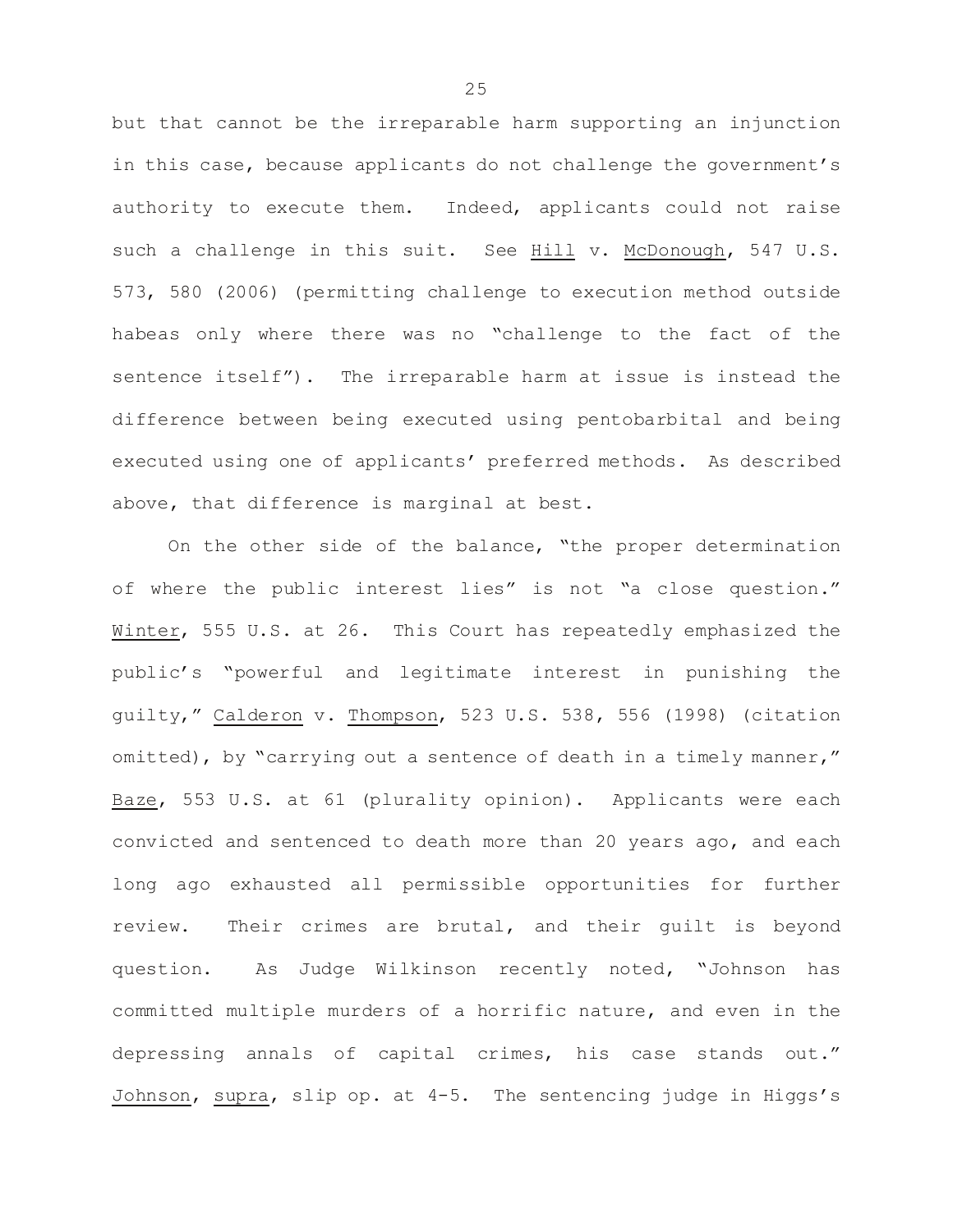case similarly observed that "Higgs's crimes were an abomination, his central responsibility is indisputable, and he had a fair trial on both in terms of guilt and the applicability of the death penalty before a jury of his peers." United States v. Higgs, No. 98-cr-520, 2020 WL 7707165, at \*7 (D. Md. Dec. 29, 2020).

The "balance of equities" thus weighs "strongly in favor of the" government and against any injunction. Winter, 555 U.S. at 26; see Appl. App. 39 (Katsas, J., concurring). Whatever marginal degree of additional pain theoretically might result from executing applicants about a month after their COVID-19 diagnoses, it is far outweighed by the "strong interest" of the public and families of applicants' victims "in enforcing \* \* \* criminal judgments without undue interference from the federal courts" and without further delay. Hill, 547 U.S. at 584. In both these cases, "[t]he time has long since passed for the judgment of the jury and that of so many courts thereafter to be carried out." Johnson, supra, slip op. at 5 (Wilkinson, J.).

II. THE EQUITIES WEIGH STRONGLY AGAINST AN INJUNCTION OR STAY

For similar reasons, the equities weigh heavily against emergency injunctive relief. Numerous family members of Johnson's victims have traveled to Terre Haute to witness his execution today for the murder of their loved ones nearly three decades ago. Family members of Higgs's victims are planning to travel to Indiana to witness his execution tomorrow as well, nearly 25 years after